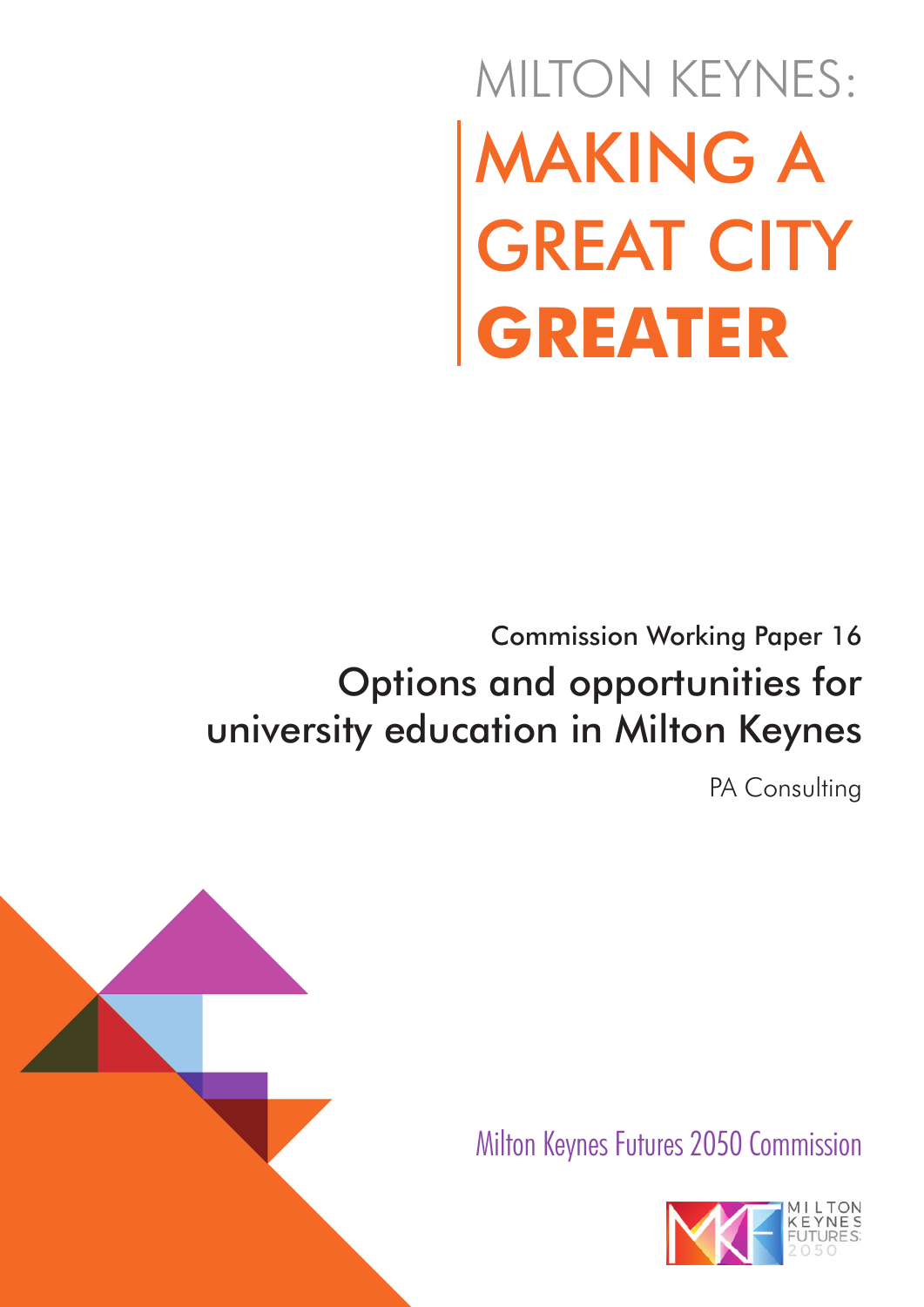

## **THE MILTON KEYNES FUTURES 2050 COMMISSION**

Options and opportunities for university education in Milton Keynes

17 May 2016

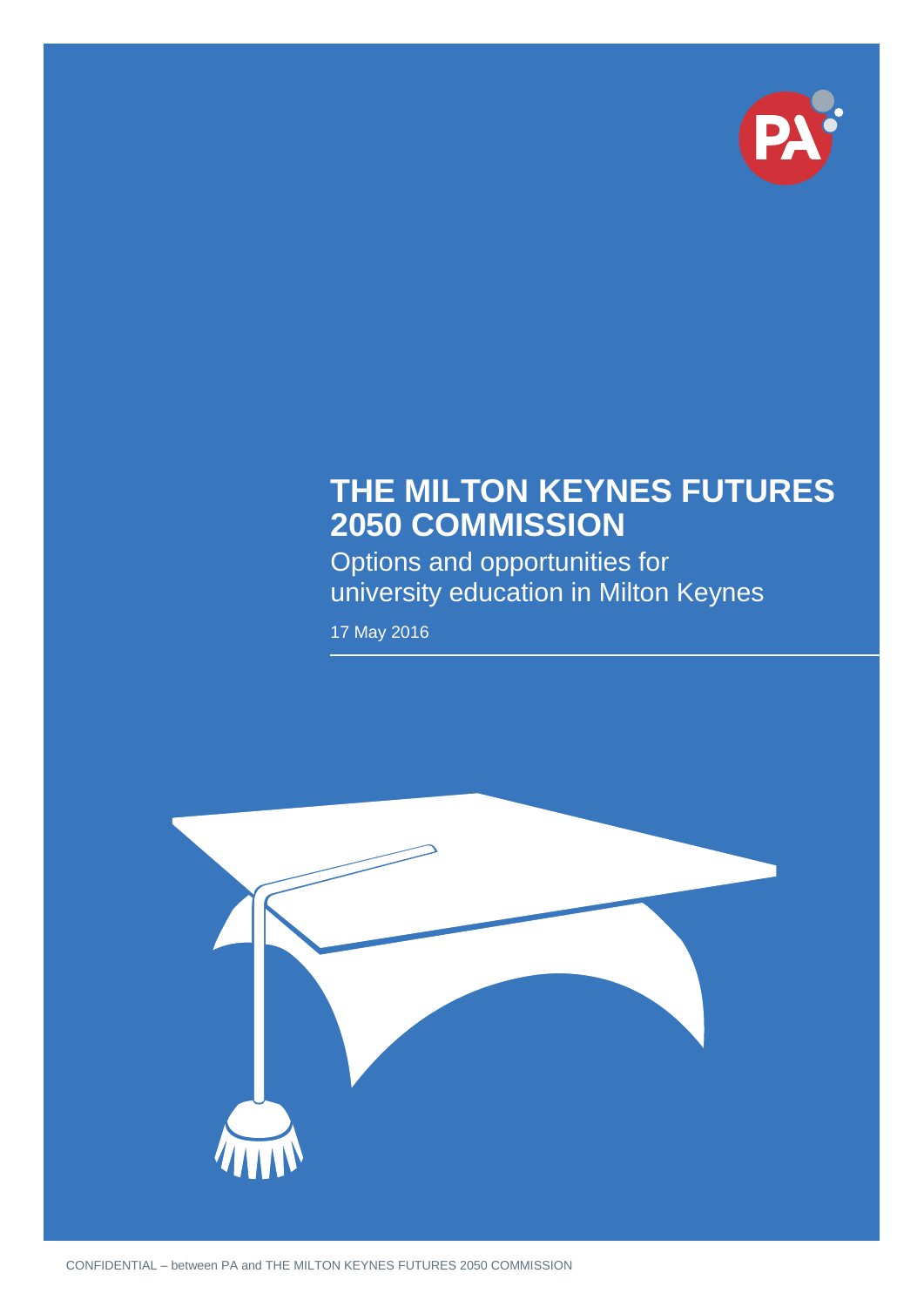# **CONTENTS**

| <b>FOREWORD</b>                                                        | 1                       |
|------------------------------------------------------------------------|-------------------------|
| TRENDS AND DIRECTIONS FOR UK HIGHER EDUCATION, 2010 TO 2020            | $\overline{\mathbf{2}}$ |
| Introduction                                                           | 2                       |
| 1. Students                                                            | $\overline{2}$          |
| 2. Provision                                                           | 3                       |
| 3. Funding                                                             | 3                       |
| 4. Policy                                                              | 4                       |
| 5. Learning and teaching                                               | 5                       |
| 6. Research                                                            | 6                       |
| 7. Technology                                                          | 6                       |
| 8. Employability                                                       | 7                       |
| 9. Globalisation                                                       | $\overline{7}$          |
| 10. Localisation                                                       | 8                       |
| Conclusions                                                            | 8                       |
| HISTORY AND CURRENT PROVISION OF HIGHER EDUCATION IN MILTON KEYNES     | 9                       |
| Context                                                                | 9                       |
| History                                                                | 9                       |
| Outlook                                                                | 10                      |
| THE MILTON KEYNES INSTITUTE OF TECHNOLOGY - REINVENTING CONCEPTIONS OF |                         |
| <b>21ST CENTURY HIGHER EDUCATION</b>                                   | 11                      |
| If we didn't have universities, what would we invent?                  | 11                      |
| <b>REALISING THE VISION</b>                                            | 17                      |
| The need for bold thinking                                             | 17                      |
| Founding sponsors and delivery partners                                | 17                      |
| Student recruitment and mix                                            | 18                      |
| Funding and sustainability                                             | 19                      |
| Management and governance                                              | 19                      |
| Next steps?                                                            | 20                      |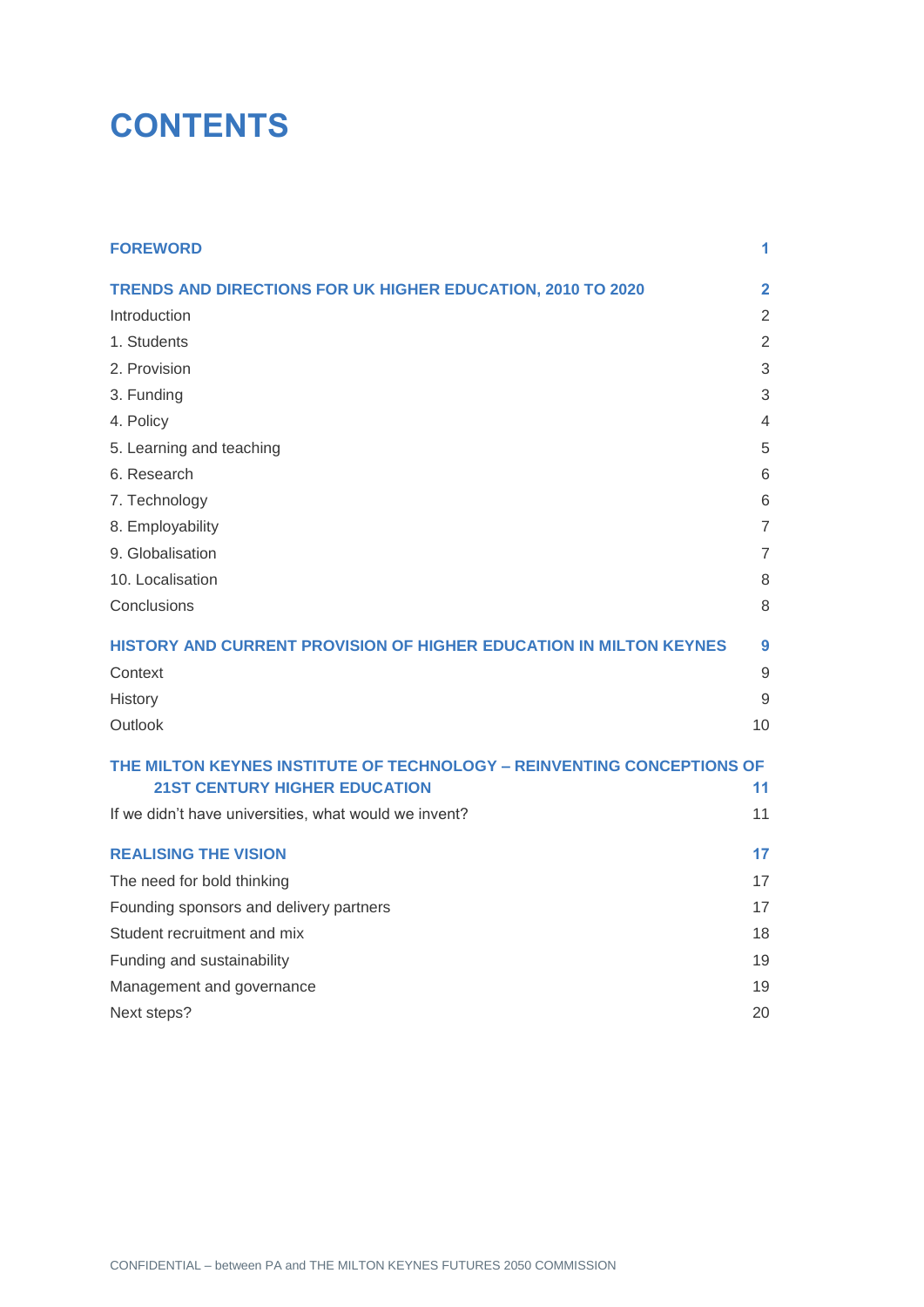# <span id="page-3-0"></span>**FOREWORD**

The MK Futures 2050 Commission has identified the establishment of an international technical university, situated in central Milton Keynes, as a flagship development for the future growth and standing of the city.

PA Consulting Group were engaged by the Commission to advise on the potential vision for a new university, taking account of wider developments in the national and global higher education environment and the history and situation of higher education provision in Milton Keynes.

This report summarises our review and proposals, offering a vision for a new model of university provision, designed to meet the changing expectations of 21st century higher education and to further the particular vision for MK 2050.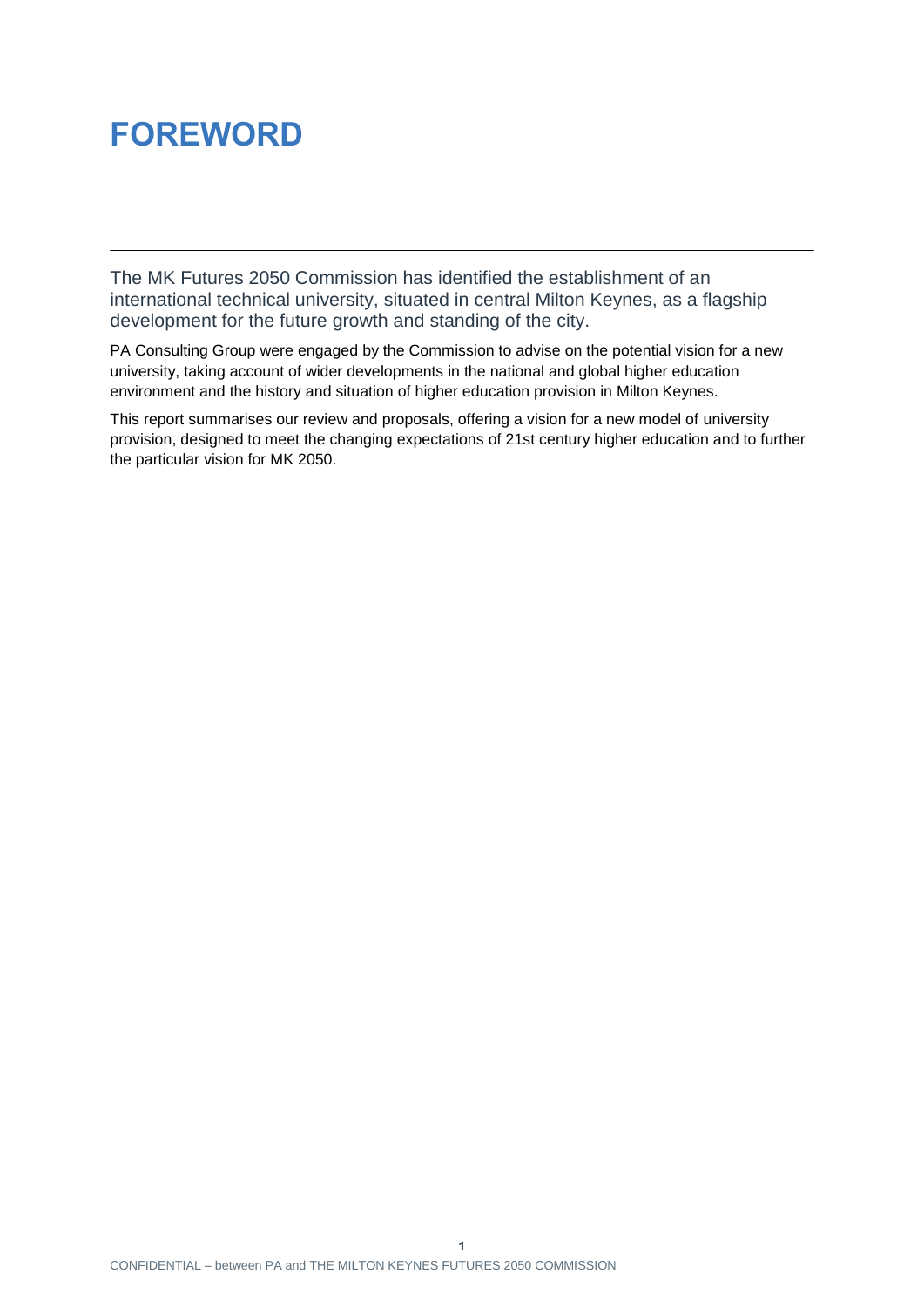# <span id="page-4-0"></span>**TRENDS AND DIRECTIONS FOR UK HIGHER EDUCATION, 2010 TO 2020**

#### <span id="page-4-1"></span>Introduction

The current decade is witnessing fundamental shifts in almost every aspect of the higher education (HE) system. These started with policy and market changes introduced by the Coalition Government after 2010 and will continue to reshape the system for at least the next five years.

This section reviews the most important of these changes as they affect the considerations for HE provision in Milton Keynes, under ten headings:

- 1. Students
- 2. Provision
- 3. Funding
- 4. Policy
- 5. Learning and teaching
- 6. Research and innovation
- 7. Technology
- 8. Employability
- 9. Globalisation
- 10. Localism

#### <span id="page-4-2"></span>1. Students

Despite a steep fall in the numbers of 18 year-olds starting around 2010 (and projected to continue until 2020), demand for full-time university places from UK school leavers has held steady over the past five years, recovering quickly from a downwards 'blip' when tuition fees were increased in England in 2012. However, since the removal of student number quota controls (discussed later), the pattern of demand has moved strongly towards those universities regarded as most attractive by students and parents, with the result that many lower-rated institutions have experienced sharply falling demand. These falls have been especially marked among institutions recruiting part-time students, numbers of which have fallen by almost 50% over the past five years.

Many universities have sought to counter falling home demand by increasing their recruitment of overseas students, the numbers of which have grown substantially over recent years. Demand from non-UK students has grown more than 10% p.a. over recent years, especially from China and more recently from the EU, but there are signs of this trend slowing considerably, due in part to the negative impacts of government visa restrictions; recruitment from India (the second-largest source of international recruits) has fallen nearly 45% over the past few years.

Against this background, there are real indications of excess supply in parts of the HE system, with overall sector-wide enrolments down almost 10% over the past five years and up to 20 universities losing more than 20% of their total enrolments (and running financial deficits) over the period. However, the numbers coming through the schools system in recent years have been growing strongly, suggesting that overall demand for post-secondary education (including HE) will start rising again after 2020.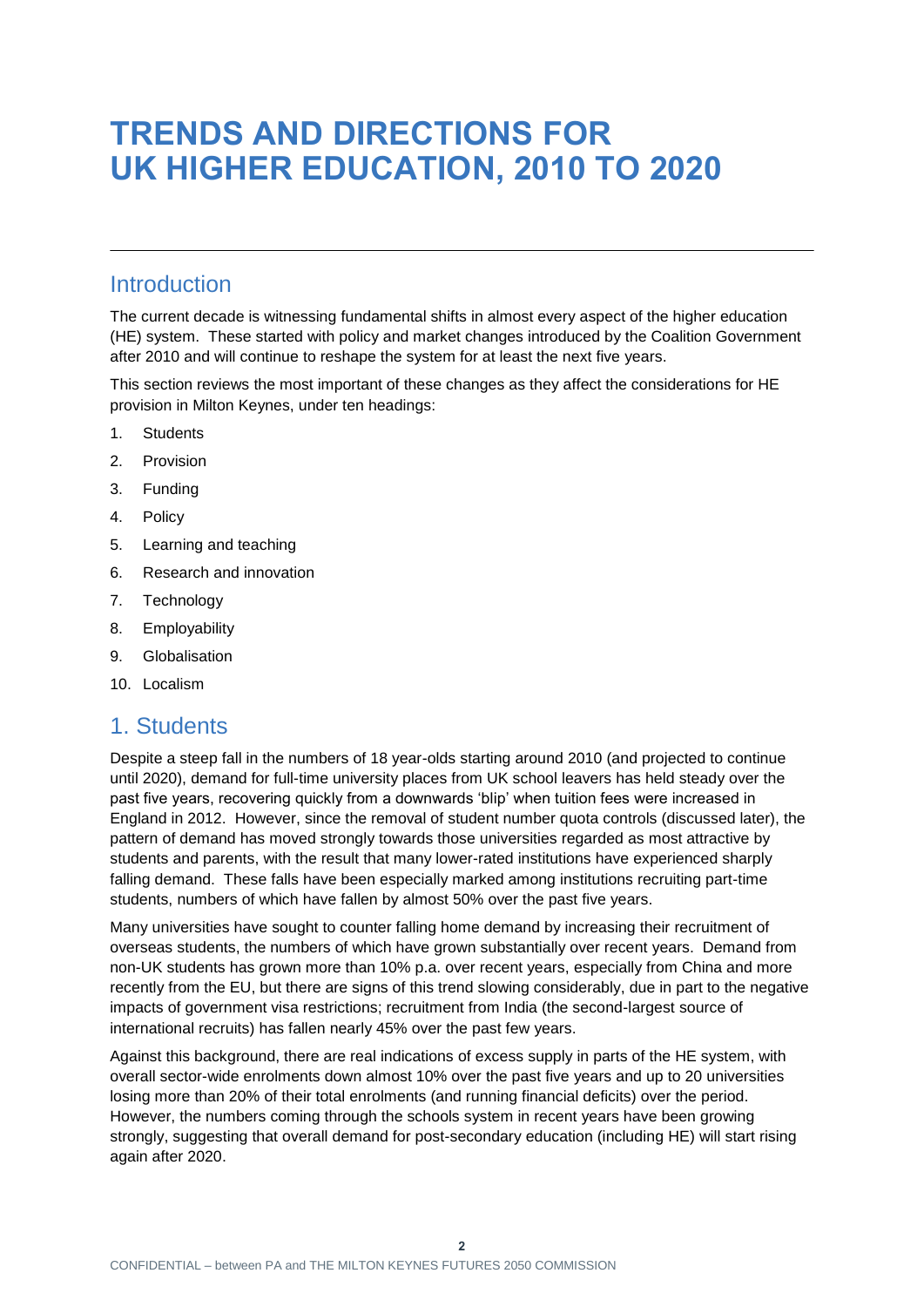## <span id="page-5-0"></span>2. Provision

In 2012 the government announced the designation of 10 'new' universities, all of which were actually pre-existing colleges of higher education or specialist art or agricultural colleges. Most were (and remain) small institutions, taking advantage of a reduction in the size threshold for university status, from 4,000 to 1,000 HE students. Several private HE providers have gained university status in recent years; they include BPP University, the University of Law, Arden University (online) and Regents University, joining Buckingham University which has been so designated for some years.

There have been a number of initiatives to establish new HE provision in under-served areas, usually in the form of sponsored partnerships between universities and existing FE colleges. Examples can be seen in Ipswich, Southend, Scarborough, Hastings, Chatham, Shrewsbury, Hereford and Cornwall, and in Milton Keynes. Some of these have recruited reasonably well in their immediate localities but all have struggled to grow their student rolls beyond the hundreds.

Over the same period, the government increased the number of approved 'alternative providers' offering HE-level courses that allow their students access to student loans. Alternative provider status is given on a course-by-course basis, and is subject to quality assurance of the awards offered (mainly at certificate and diploma levels) by a designated university. There has been controversy around the entry standards applied by some of these alternative providers, both academically and with regard to visa status, and a number have had operating licences and designations revoked.

Among established universities, experiences over the past five years, and the prospects looking forward, have been very mixed. The lifting of quota controls on student recruitment, coupled with a move from formula-based grant funding to market-driven income from tuition fees, has created a situation of winners and losers across the sector. Some institutions, notably the large civic Russell Group universities (Leeds, Birmingham, Bristol, etc.) have grown their student intakes by up to 50% over recent years, and have been generating commensurate financial surpluses, while a number of other universities (including some large, urban post-1992 universities) have experienced falling enrolments, some by more than 30%, and recurrent financial deficits. While persistent predictions of institutional failures have not been realised, there are certainly some universities caught in a 'zombie cycle' of falling recruitment, revenues and reputation.

The government's higher education white paper, published on 16th May, opened the prospect of further disruption of higher education provision, in particular by encouraging and facilitating the entry of new 'challenger' providers and accelerating processes for them to access student loan funding, gain degree awarding powers and to acquire university titles. These changes will remove many of the barriers and constraints to the establishment of new universities, with Hereford, Suffolk and Pearson College in London expected to be among the early beneficiaries.

## <span id="page-5-1"></span>3. Funding

As noted, the big change in funding for English universities in recent years was the 2012 increase in loan-backed undergraduate tuition fees, from around £3,300 a year to maximum (in practice a new norm) of £9,000. Teaching grants from the Higher Education Funding Council for England (HEFCE) have been reduced commensurately, being effectively cut back to top-up grants for medicine and other expensive subject areas. Funding arrangements are now different in Scotland and Wales, neither of which charges fees to 'their' students.

The other main sources of funding for universities have been relatively stable over recent years:

- Tuition fees for non-EU students remain unregulated and are often set at double or more the level of domestic fees; growth in recruitment and income from this source has been crucial for many institutions although, as noted above, there are signs of this demand slowing if not declining in coming years
- Research spending has been protected from austerity cuts, at least in cash terms, and has accordingly been a relatively stable income source for many institutions over recent years. There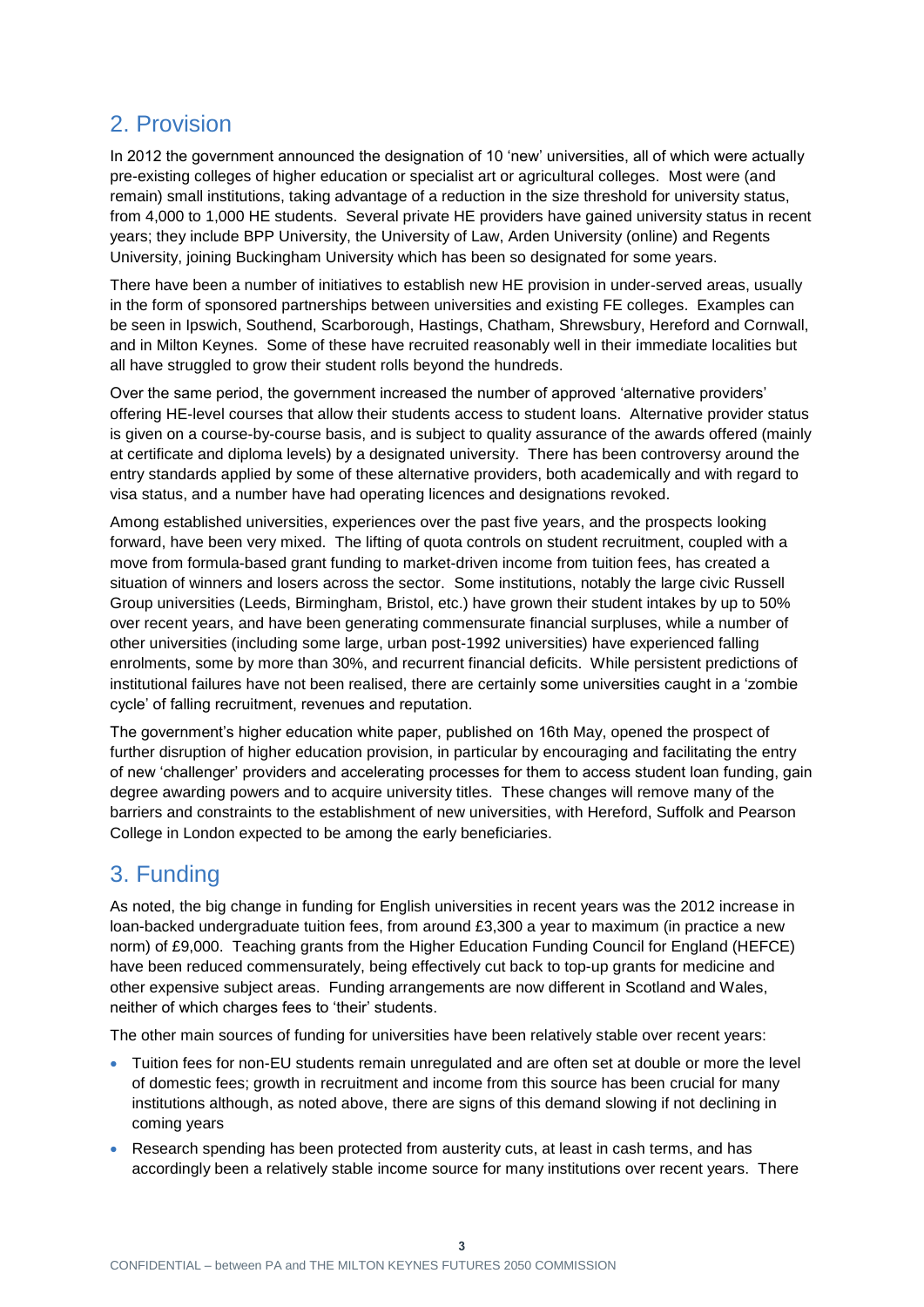are however wide disparities in the distribution of research income across institutions, with fewer than 20 research-intensive universities securing some 75% of the funds available from HEFCE and the research councils

 So-called third stream income, from commissioned research, consultancies and similar traded services has shown steady growth for most universities, representing around 10% of income at sector level (about £3 billion in total), rather more for the large research-intensive universities and somewhat less for others.

Looking ahead, the main uncertainties around university funding concern the government's recentlyannounced plans to link tuition fee levels to judgements of teaching quality based on a Teaching Excellence Framework (TEF). The proposal is that only institutions achieving the highest ratings against TEF metrics will be allowed to raise tuition fees in line with inflation; by inference, other institutions could see the real value of their tuition fee income reduced in real terms.

The 2012 reforms to HEFCE funding also removed most of the assured capital funding previously available to universities, which had been provided through formula-based allocations and discretionary grants for agreed projects. Perhaps surprisingly, this has had little effect on the volumes of capital spending by universities, which have actually grown significantly in recent years, funded partly from the windfall benefits of the increased student income represented by £9,000 fees and also from the ready availability of cheap commercial loans in recent years. University borrowing rose to over £3bn in the latest reported figures, boosted by over £1.25bn of bond issues in 2015 alone. HEFCE has warned that this level of borrowing is 'unsustainable' and could put some institutions in vulnerable positions given the uncertainties around future income levels.

#### <span id="page-6-0"></span>4. Policy

The past five years have seen major changes in government policy for universities, with even more disruptions expected over the rest of the decade.

The major changes in recent years have been mentioned above, notably:

- the increase in undergraduate tuition fees to £9,000/year, coupled with reductions in direct grant funding, making institutions largely dependent on the fee income they can secure through student recruitment
- the lifting of student number controls, which effectively provided a quota system of assured enrolments for institutions, in favour of allowing institutions to compete in an open market for as many students as they are able (and wish) to recruit
- measures to encourage and facilitate the entry of alternative providers (at the level of approved courses) and new institutions, notably the four new private universities mentioned earlier and others waiting for university status (notably Pearson University College, a New Model university project in Hereford and University College, Suffolk).

Despite these changes, the government has made clear its concerns about the extent and quality of higher education choices available to fee-paying students, and is proposing further major reforms.

Further significant regulatory and legislative changes have been outlined in the latest government White Paper proposals, published on 16th May. These include:

- further streamlining and acceleration of the approvals processes for new entrants to access the market and to gain degree awarding powers and university status
- introduction of a Teaching Excellence Framework to rate the effectiveness of institutions' teaching provision, linked to permitted tuition fee increases
- strengthening of protections for students' interests, by extending consumer protection regulations into HE and establishing an Office for Students
- substantial increases in the availability of degree level apprenticeship schemes, funded through a levy on employers, intended to create an alternative route to employment-based HE

**4**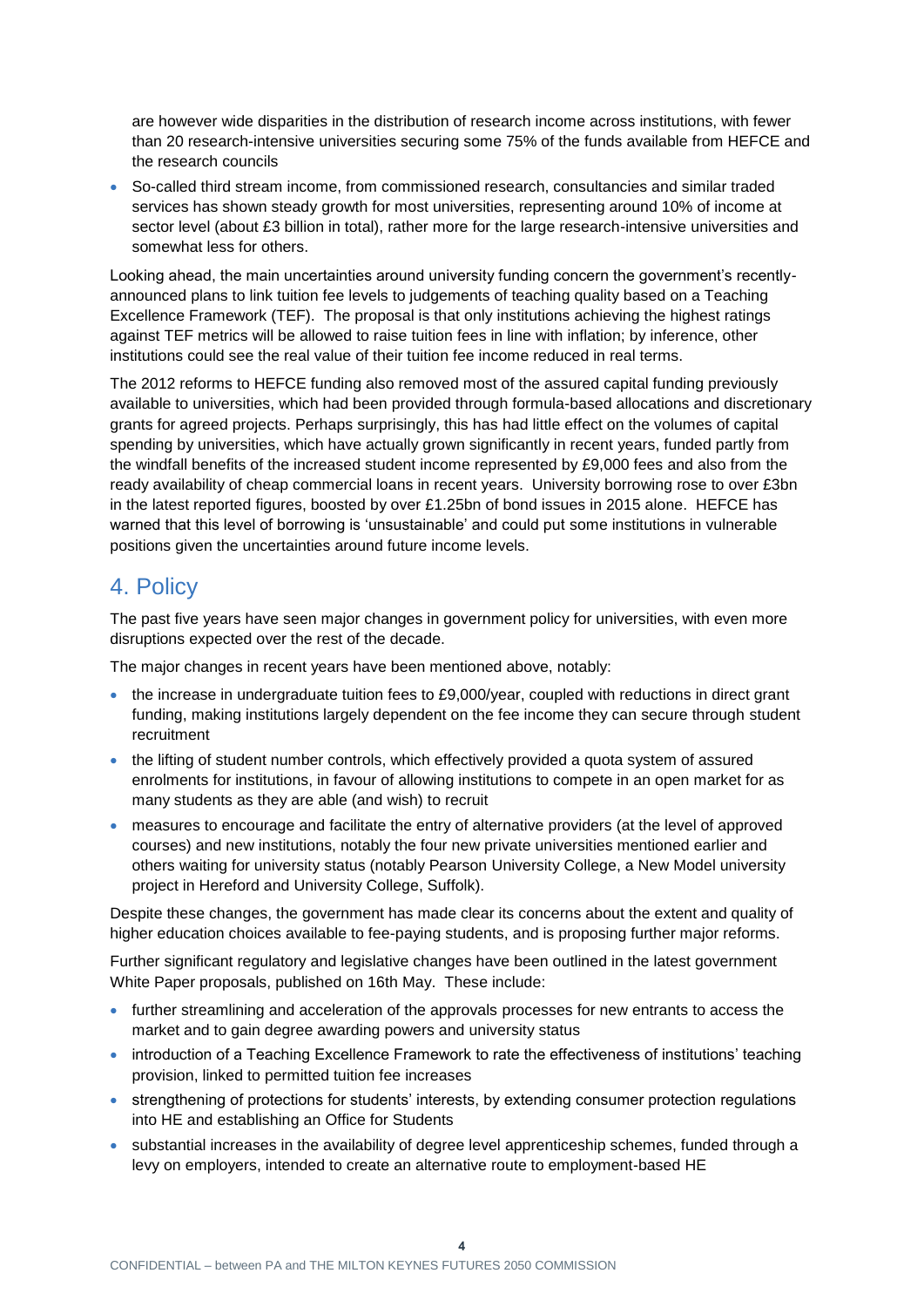Taken together, these changes – if enacted – will complete a fundamental turnaround in English government policies for higher education, from many years in which policy was geared to assuring the health and sustainability of provision (through direct funding, assured numbers and protection from competition) to a regime almost entirely concerned with student choice and welfare, with the interests of providers made dependent to their success in a competitive market for HE services. For the first time, government policy statements openly countenance the possibility of providers 'exiting the market', although this has yet to be tested in practice.

The other major policy uncertainty for universities at this time is of course the European referendum on June 23rd. Universities are extremely concerned about the prospect of Brexit, which they fear would remove their access to EU research and investment funds and would also deter EU students from applying to UK universities.

## <span id="page-7-0"></span>5. Learning and teaching

Research by PA Consulting has identified seven global themes that are reshaping the design and provision of learning and teaching by innovative universities around the world:

| <b>Global innovation theme</b>                              | Examples of innovations                                                                                                                                             |
|-------------------------------------------------------------|---------------------------------------------------------------------------------------------------------------------------------------------------------------------|
| <b>Curriculum reforms</b><br>and new pedagogies             | Cross-disciplinary and thematic programmes; liberal sciences<br>foundation years; problem-based and competency-based<br>learning; etc.                              |
| Student-driven,<br>flexible study modes                     | Multiple entry points during year; accelerated and extended<br>programme options; demise of traditional academic year; etc.                                         |
| Integration of learning<br>with working practice            | Bespoke and employer-based programmes; accreditation of<br>work experience; competency and achievement 'badges' and<br>transcripts; etc.                            |
| Mobility and transferability<br>between providers           | Recognition and transferability of credits between providers;<br>international recognition of credits; multi-institutional awards;<br>roll-on, roll-off study; etc. |
| Uses of technology to<br>transform learning experiences     | Flipped learning, acquiring content online; demise of lectures<br>and timetables; anytime-anywhere learning; MOOCs; mobile<br>VLEs; etc.                            |
| Uses of student data analytics<br>for personalised services | Targeting 'at risk' students; monitoring engagement and<br>progress; personalised recruitment processes; tailored learning<br>plans; etc.                           |
| Unbundling of educational<br>service provision              | Use of open-source and proprietary teaching resources; third-<br>party partnerships for recruitment, assessment or placements;<br>'pick-and-mix' programmes, etc    |

A number of universities around the world have adopted some or all of these developments to reposition their offers to students and employers, and in particular to break down the disparities between traditional university teaching and the learning needs for 21st century professions and careers. Among the international pioneers in these areas are Aalborg University in Denmark, which is a world-leader in problem- and project-based learning, Zeppelin University in Germany, which has pioneered trans-disciplinary learning built around thematic social challenges, and the Singapore University of Technology and design, which has put design thinking at the heart of its curriculum.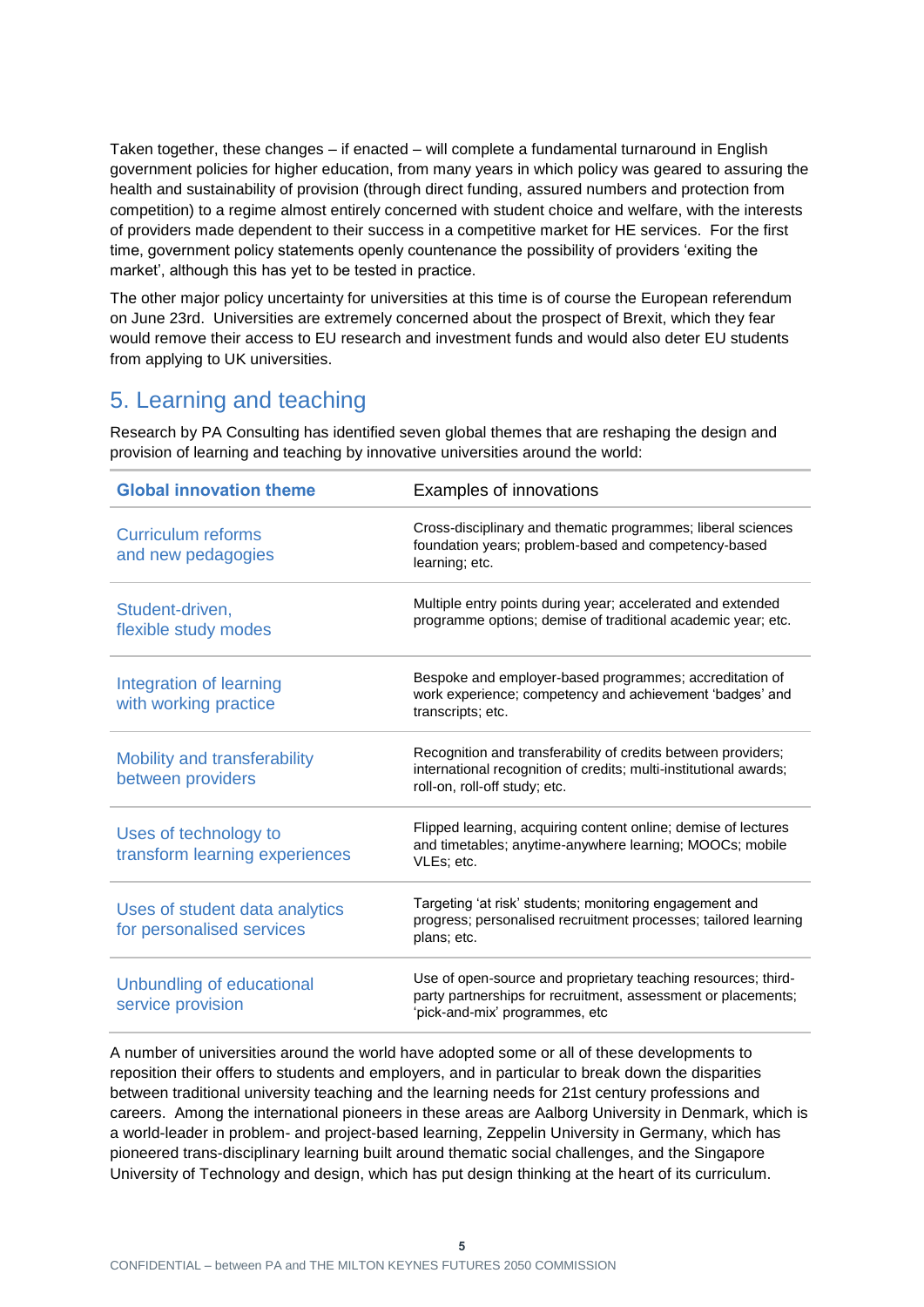There are of course many other examples of pioneering and innovative institutions around the world, but disappointingly few in the UK.

PA's research found that, while UK university leaders acknowledged the profound importance of these innovations, relatively few were adopting them on any scale within their own institutions. There are many reasons for this, but the implication is that HE learning and teaching provision in the UK falls behind international best practices, and disappoints the legitimate expectations of students and employers.

## <span id="page-8-0"></span>6. Research

The majority of universities present themselves as research-led institutions, but the reality for most is that research represents a minority aspect of their business. Across the sector, research income from all sources accounts for 16½% of total revenues; in practice, most of this income is concentrated among fewer than 20 institutions, and the research strengths of other universities tend to be in specialist 'pockets' rather than institution-wide. Nonetheless, it is the research culture and capabilities of universities, and the extent to which these are reflected in their educational offers and external engagement with business and local communities, that differentiates them from colleges and from 'alternative' or private HE providers.

These wider impacts of university research activities are becoming important factors in the allocation of government research funding, having been incorporated into the 2014 Research Excellence Framework (which provided the basis for allocating £2.2 bn of HEFCE research grants) and also into research council decisions on a further £1.5bn of research contract allocations. Impact, in this context, is increasingly assessed in terms of capacity building through collaborations (especially international) and focus on 'grand challenge' areas such as healthcare, environment, urbanisation and new technologies.

Government research policies, and the related allocation of responsibilities and funding, are increasingly focused on building national centres of excellence in areas of strategic importance, mostly geared around 'big science', especially in bio-medicine and advanced engineering. While overall research funding has been protected in cash terms through recent national budget rounds, much of it has been directed to major national centres such as the Crick Institute in London, the National Graphene Institute in Manchester or the Joint European Torus in Oxford. Other research areas are being developed through the establishment of national Catapult Centres to support research and innovation in selected fields. University-based researchers are of course heavily involved in all of these initiatives, but the centres operate outside the mainstream university system with their own structures and strategies.

## <span id="page-8-1"></span>7. Technology

There has been much speculation over the past few years about the potential impact of new technologies on traditional universities, with excitable predictions that an internet-powered 'tsunami' is about to sweep away conventional campus-based models of learning and teaching. Much of this hype has centred around massive open online courses (MOOCs), web-based resources offered free by international platform providers such as Coursera, edX, Udacity and, in the UK, FutureLearn. Despite huge growth in MOOC offers and followers, the threatened displacement of established providers has not materialised - and nor will it because MOOCs and their variants are being shown to serve different learner groups and different learning needs, augmenting rather than displacing conventional provision.

Since the so-called Year of the MOOC in 2012, literally thousands of MOOC courses been launched by universities around the world on one or other of the main platforms, with several million 'students'. In practice, most MOOC followers are either already enrolled on mainstream university programmes, and are using MOOCs to supplement their studies, or are professionals in employment, looking to update their knowledge of current or new fields. These are of course entirely legitimate motivations, and many universities and corporate development programmes are incorporating MOOCs – and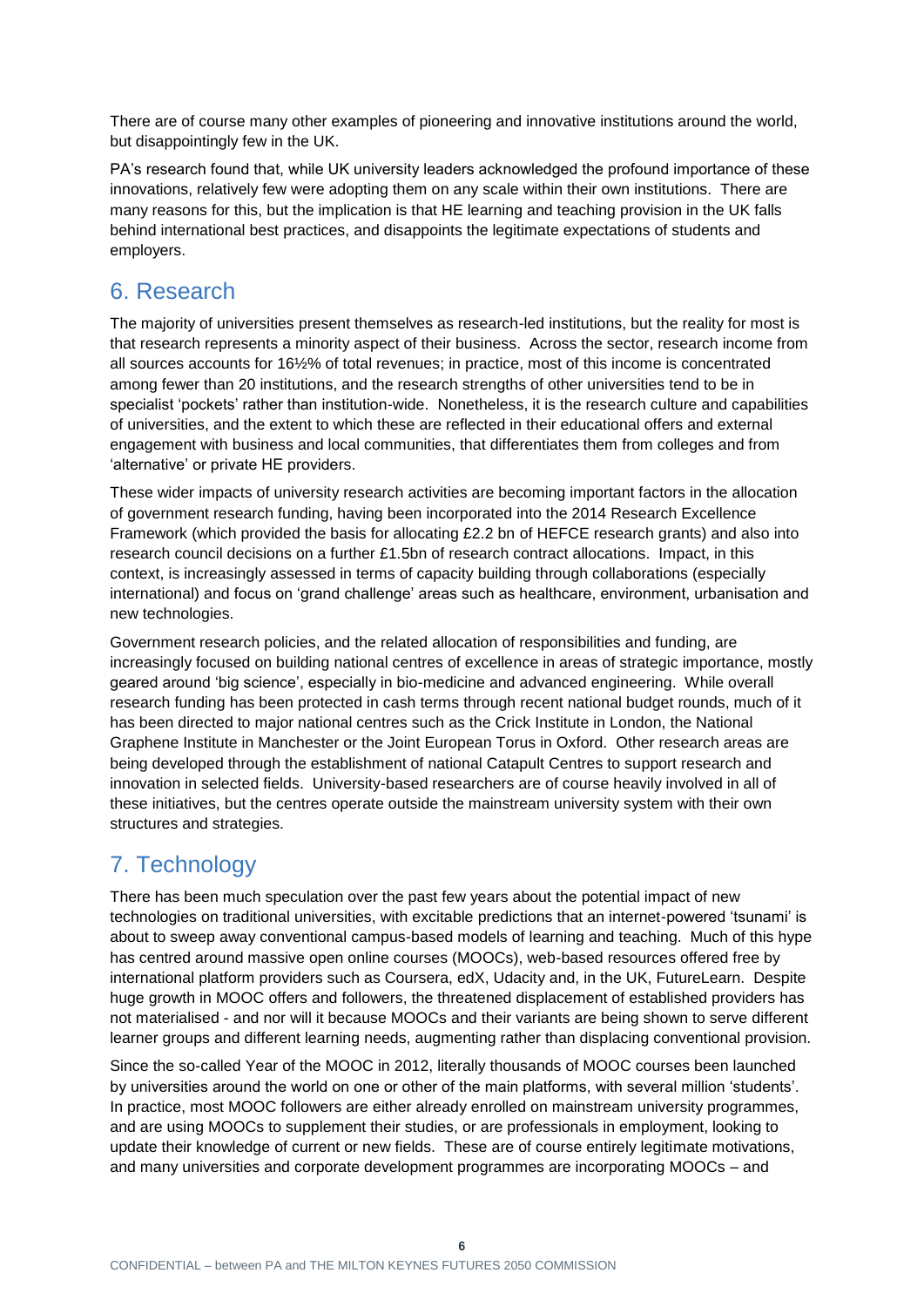variants such as SPOCs (small scale, professional online courses) – into their programmes to extend these benefits.

The impacts of technology on mainstream HE provision to date have been incremental rather than transformational, with technology-enhanced learning (for example innovations in student-centred learning) arguably a more important force than technology-based substitutes for conventional education. This trend will undoubtedly evolve further in future, as technology enables greater flexibility and tailoring of learning to changing patterns of demand, and especially facilitates the blending of study with work and practical experiences. But 'pure' online study seems likely to remain a niche area within the expanding landscape of technology-enriched learning.

## <span id="page-9-0"></span>8. Employability

One compelling reason for this view is the growing concern, in the UK and internationally, about the relationships between higher education and employability, whether judged in terms of the supply of 'work-ready' graduates from the university system or the earnings returns that graduates can expect from their investment of time and money in university study. Although employers continue to look to universities for their future managerial and professional workforce, and students continue to regard a university degree as the platform for their career and earnings aspirations, there are growing signs of disillusionment from both sides.

Employers have been critical of the preparedness of university graduates for working life, and many large firms are increasing their recruitment directly from schools onto company training schemes, apprenticeships and in-house HE programmes. These schemes offer attractive alternative options for school leavers who are seeing the earnings premium from a conventional degree being eroded and high quality graduate jobs harder to secure.

Universities' response to these challenges has been to place greater emphasis on employmentrelated skills and lifelong employability, mostly by supplementing their taught programmes with 'softskills' modules, enhanced careers advice and work placements and internships. These approaches clearly have value and impact; graduate recruitment data show clear differences in employment success and starting salaries between applicants who can demonstrate direct working experiences and those who do not.

Beyond this remedial approach, a number of universities are working with employers and their students to integrate formal learning and working practice, such that the transitions between study and work become almost seamless. Examples of these approaches include the project- and practicebased curriculum models developed by universities such as Aalborg, Olin and Purdue. Others have developed bespoke programmes for particular employers, such as KPMG's collaborations with Durham and Birmingham Universities; graduate apprenticeships extend the same approach. A third strategy is to interleaf periods of formal study with extended work placements, on the lines of 'oldschool' sandwich courses. Aston is one of a few UK universities pursuing this approach for (almost) all of its students; Waterloo University in Canada offers co-operative programmes that interleave study semesters with placements involving over 5,000 employers.

## <span id="page-9-1"></span>9. Globalisation

The globalisation of higher education has both advanced and evolved over the past decade, and will do so even more over the coming years.

Ten years ago, the dominant factor in the international HE market was rapidly growing demand for university education from the rising middle classes in the BRIC economies. This demand was focused on Western universities, particularly in the UK, the USA and Australia, and was met through rapid growth in the overseas student numbers recruited by universities in those countries, and also through the establishment of offshore campuses and other offshoot facilities, such as Nottingham University's campuses in China and Malaysia and Heriot Watt's in Dubai. Most UK universities have grown their international recruitment very rapidly over these years, from a national total of fewer than 120,000 in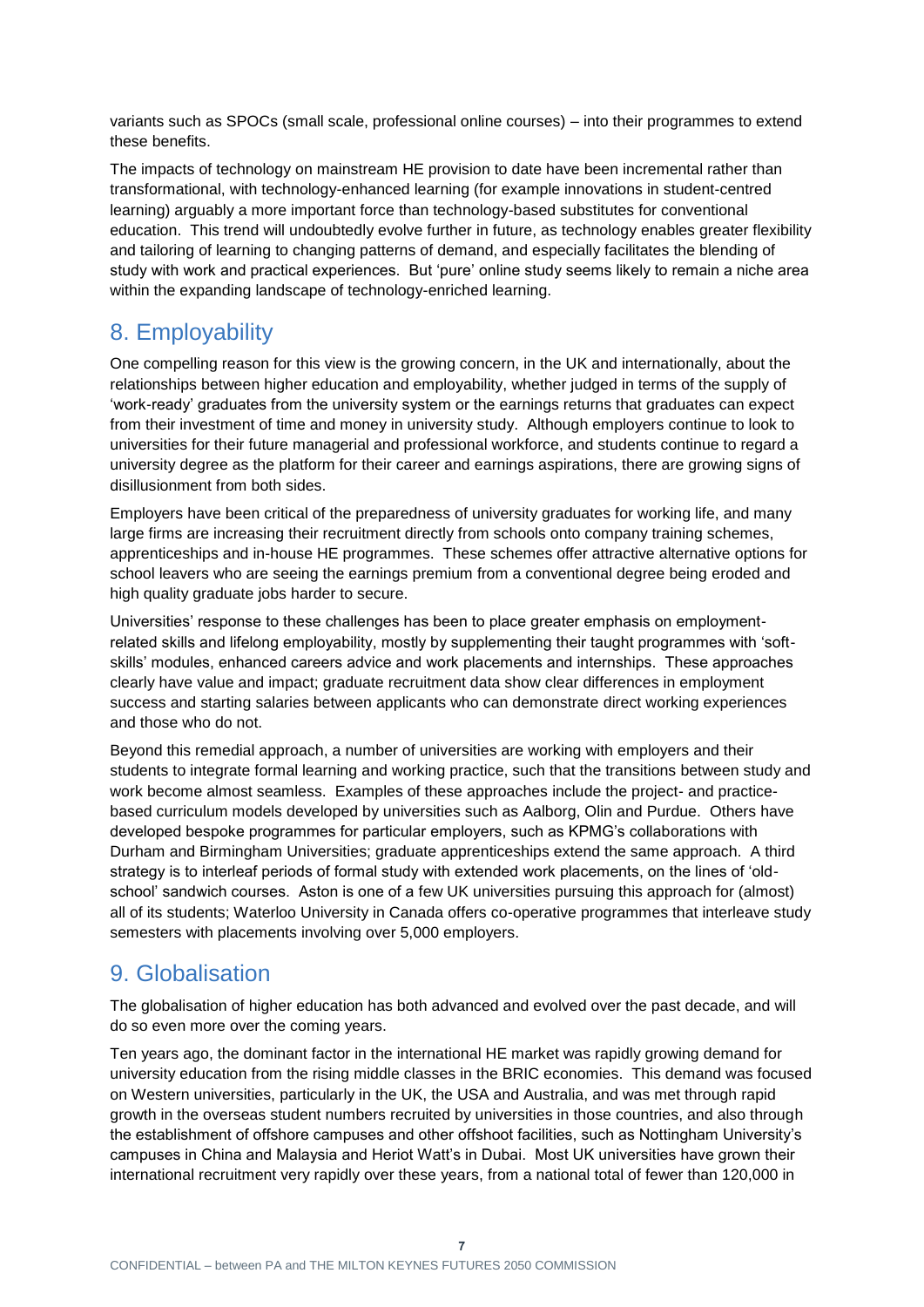2005 to more than 300,000 today. Similar numbers are studying UK university courses in their home countries.

While international demand for HE continues to rise, the dynamics of globalisation are changing. The competition for internationally-mobile students is intensifying, with a number of European universities offering English-language programmes for transnational students, and US and Canadian universities becoming more aggressive in the international market. This is being reflected in a slow-down in the numbers of international students coming to the UK, exacerbated by government restrictions on entry visas and post-graduation employment rules.

A more important development has been the very rapid growth in the volumes and quality of domestic HE provision in emerging economies, especially but not only in China. China has been opening a new university almost every week, and is seeking to become a regional if not global recruitment hub for transnational students, as well as educating higher proportions of its own young people. Chinese universities are starting to make their mark in the global rankings of universities, and are looking for research collaborations with Western universities to build their own capabilities and reputations.

#### <span id="page-10-0"></span>10. Localisation

In parallel with increased globalisation and the opportunities for international collaborations, universities in the UK and Europe are experiencing growing calls for them to engage with local growth strategies built around highly skilled people and research-based innovation.

In the UK, these pressures stem from the government's commitments to devolve responsibilities and budgets for economic growth and social development to city-regional partnerships, notably through the Northern Powerhouse and similar so-called Devo Deals across the Midlands, the South West and other regions. A number of government reports have highlighted skills shortages and lack lustre workforce productivity as major constraints to national prosperity, and have called for concerted local responses through Devo Deals and local enterprise partnerships. All of these local strategies identify needs to develop, employ and retain highly skilled people as top priorities, and most also stress plans to grow and attract knowledge-intensive businesses and R&D centres in the locality. .

It is somewhat surprising, therefore, that relatively few universities have become centrally involved with the realisation of these local growth strategies, although most are represented on the relevant committees. This situation contrasts with experiences in many European city-regions, were so-called triple-helix collaborations between universities, industry and civic authorities have addressed local skills, employment and societal challenges.

## <span id="page-10-1"></span>**Conclusions**

It is stating the obvious to observe that these are years of great change and challenges for universities and the higher education. In a very short time, the UK (and especially the English) HE system has been transformed from a state-controlled, grant-funded and protected club to an open and highly competitive buyers' market. Over the same years, the nature of HE services has also transformed, with concepts of institutional autonomy and academic quality supplanted by multi-partner collaborations and relevance to external needs.

For some providers these changes represent real threats to their sustainability, but for many others they open new possibilities for redefining their offers and relationships for a new world. It is hopefully not hyperbole to see a renaissance of higher education emerging across the world.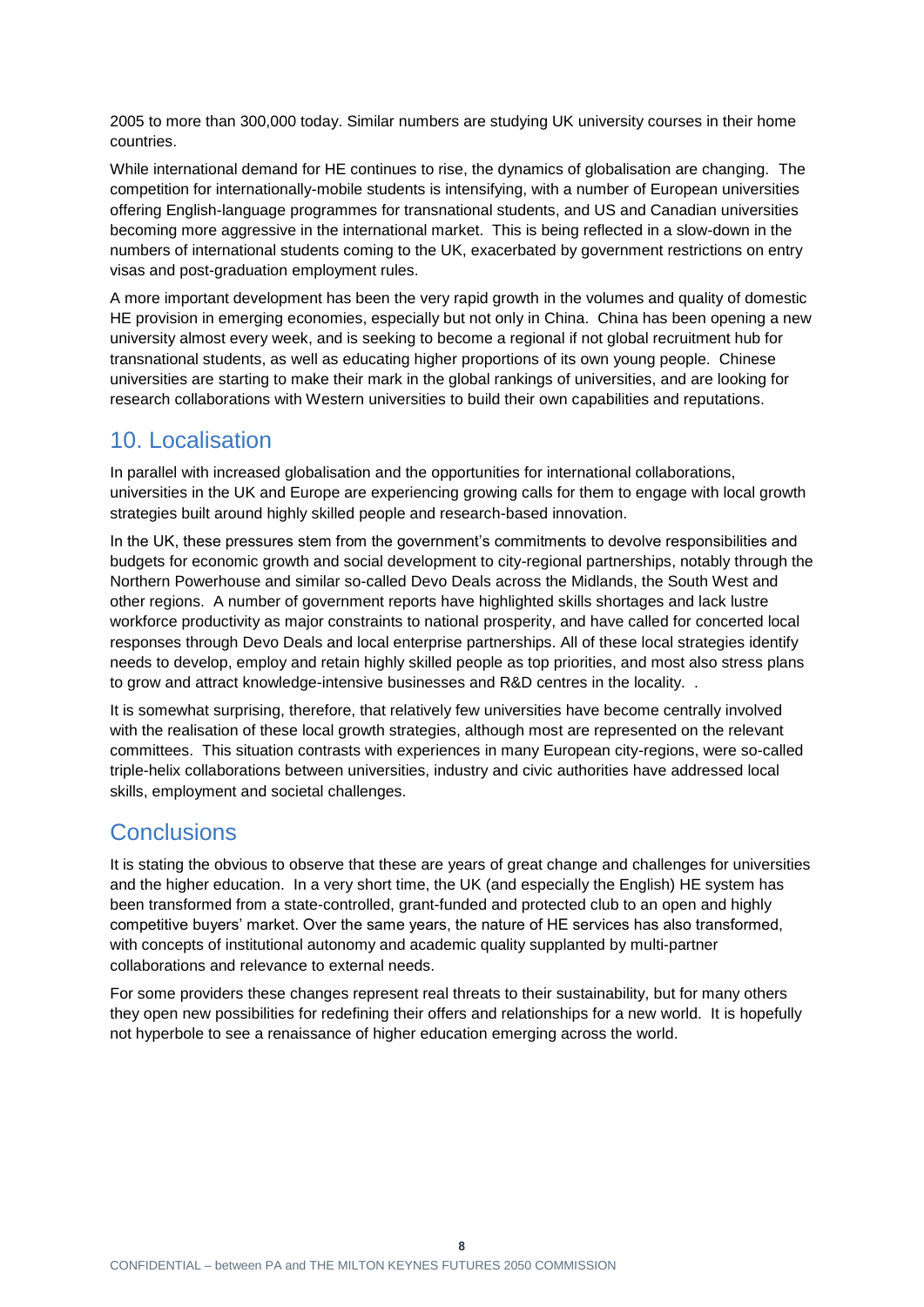# <span id="page-11-0"></span>**HISTORY AND CURRENT PROVISION OF HIGHER EDUCATION IN MILTON KEYNES**

## <span id="page-11-1"></span>**Context**

Milton Keynes is one of the few medium-sized, fast-growing cities in the UK not to host a free-standing university. Others in this position include Peterborough and Swindon, while similar small cities like Leicester and Reading have well-established and successful universities (Leicester has two). There are various reasons for this, of which the most important appears to be relate to the development strategies adopted by different cities.

Milton Keynes has for many years had a declared ambition to establish a significant higher education institution in the city. There are of course several important universities located in or near Milton Keynes, but only Bedfordshire has hitherto regarded itself as part of the local tertiary education system. Although the Open University, with over 250,000 students worldwide, has its main campus in Milton Keynes, it has never aimed to recruit particularly from the city. The private University of Buckingham is located nearby but recruits internationally. Cranfield University is located several miles from Milton Keynes, and has been concerned with recruiting post-graduate and research students in national and international markets. The University of Bedfordshire has a satellite operation in the University Campus Milton Keynes, operated in collaboration with Milton Keynes College.

Other universities within commuting distance of Milton Keynes, and that indeed serve students and employers in the city, include Bedfordshire, Coventry, Northampton, Bucks New, De Montfort, Leicester, Warwick, Birmingham City, Birmingham and Aston. With the possible exception of Bedfordshire, which has a presence in Milton Keynes, all of these could be expected to regard any new institution in Milton Keynes as an unwelcome competitor.

## <span id="page-11-2"></span>**History**

There were earlier hopes that the aspiration for a University of Milton Keynes would be delivered through partnership with the then Leicester Polytechnic, now De Montfort University, which opened a campus at Kents Hill in Milton Keynes in 1992. This campus closed in 2003 when De Montfort reversed its strategy of operating through a number of sub-regional centres and consolidated on its Leicester campus. The Kents Hill site was taken over by the Open University.

In 2008, Milton Keynes College, a further education provider, entered a partnership with the University of Bedfordshire to provide franchised 'HE in FE' courses, mainly at certificate and diploma levels, in the newly-designated University Centre Milton Keynes. In 2012 this arrangement was relaunched in collaboration with Milton Keynes Council as the University Campus Milton Keynes (UCMK), under a memorandum of understanding (MoU) that envisaged the campus eventually becoming a freestanding university with upwards of 10,000 students. Interim targets of 5,000 students by 2025, and 1,000 by 2016 were incorporated into the MoU.

Since 2012, recruitment to UCMK has reached only 200 students, and the University of Bedfordshire has downplayed its growth targets, at least in the short term. Given the relatively high HE participation rates among Milton Keynes' school leavers, at around 55% of the 3,500 emerging from the local schools system each year, this seems a modest total. It indicates that the great majority of MK young people entering HE do so outside the city, while almost no students come to Milton Keynes to study. However, even if almost all eligible MK students chose to study in the city, this would fall a long way short of the 10,000 student – and even the 5,000 student – targets.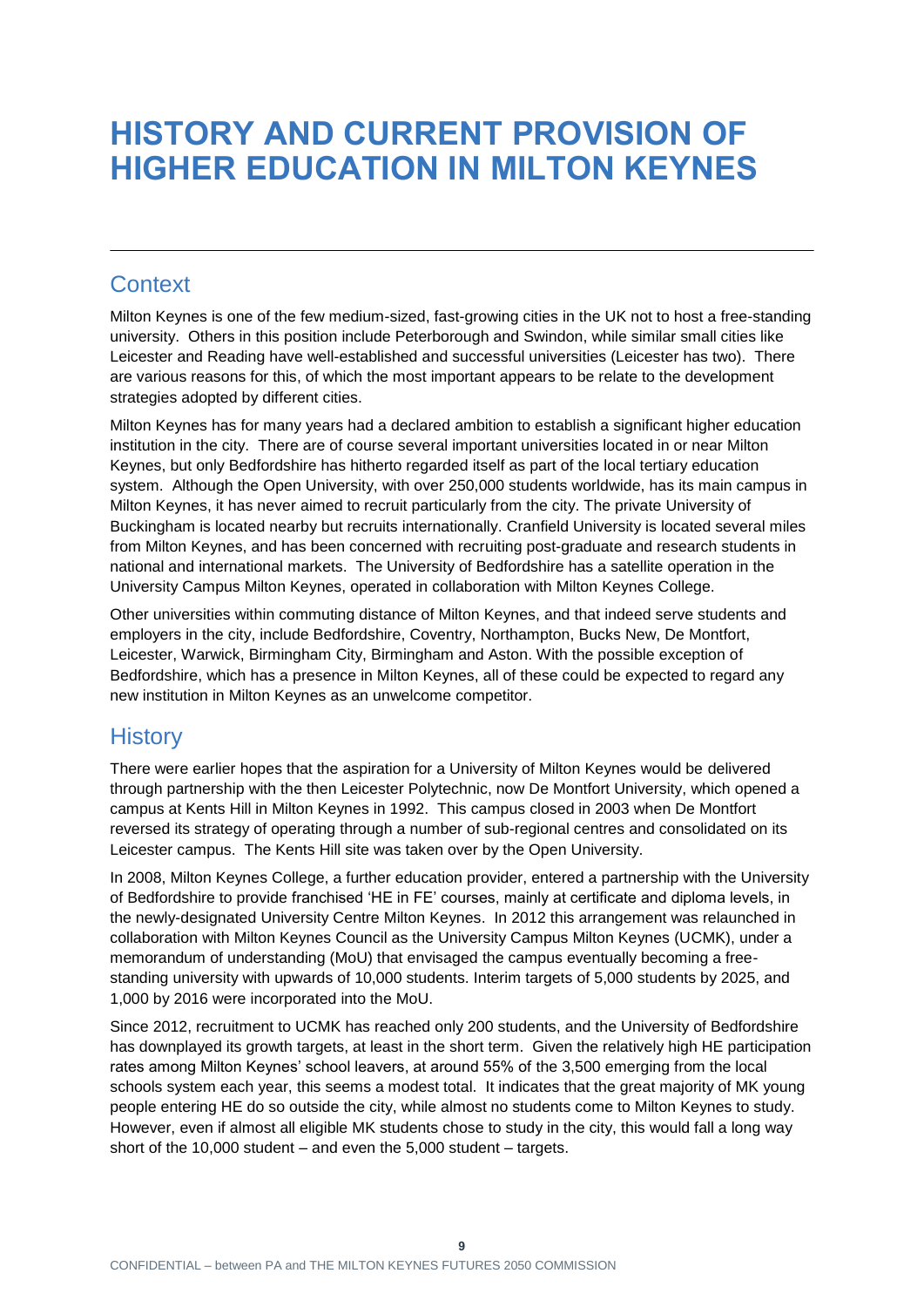## <span id="page-12-0"></span>**Outlook**

It is clear that this ambition will only be met by establishing an HE provider able to recruit strongly from across the UK and indeed internationally. The broader willingness of both types of students to move away from home to attend university shows that this is a feasible ambition, provided that the programmes and experiences offered can compete with strong alternatives elsewhere, and also that the academic offer is accompanied by attractive residential and other facilities. The histories of Reading and Leicester offer examples for how this has been achieved – albeit in the circumstances of their times – while those of Swindon and Peterborough arguably show the limitations of locallyfocussed solutions.

In addition to providing opportunities for higher level study, and attracting students and prospective professionals to Milton Keynes, a new university should be expected to enhance the economic and community well-being of the city through its research and innovation activities. There are encouraging demonstrations of this effect through the established universities, in particular the £18m MK:SMART collaboration between the City Council and the Open University, fostering a range of innovative capacity-building initiatives including the MK Data Hub and associated business engagement activities. The co-operative development of the UK's first private medical school between the University of Buckingham and the Milton Keynes NHS Trust is further demonstration of the potential for 'triple helix' innovation collaborations between universities, industry and the city.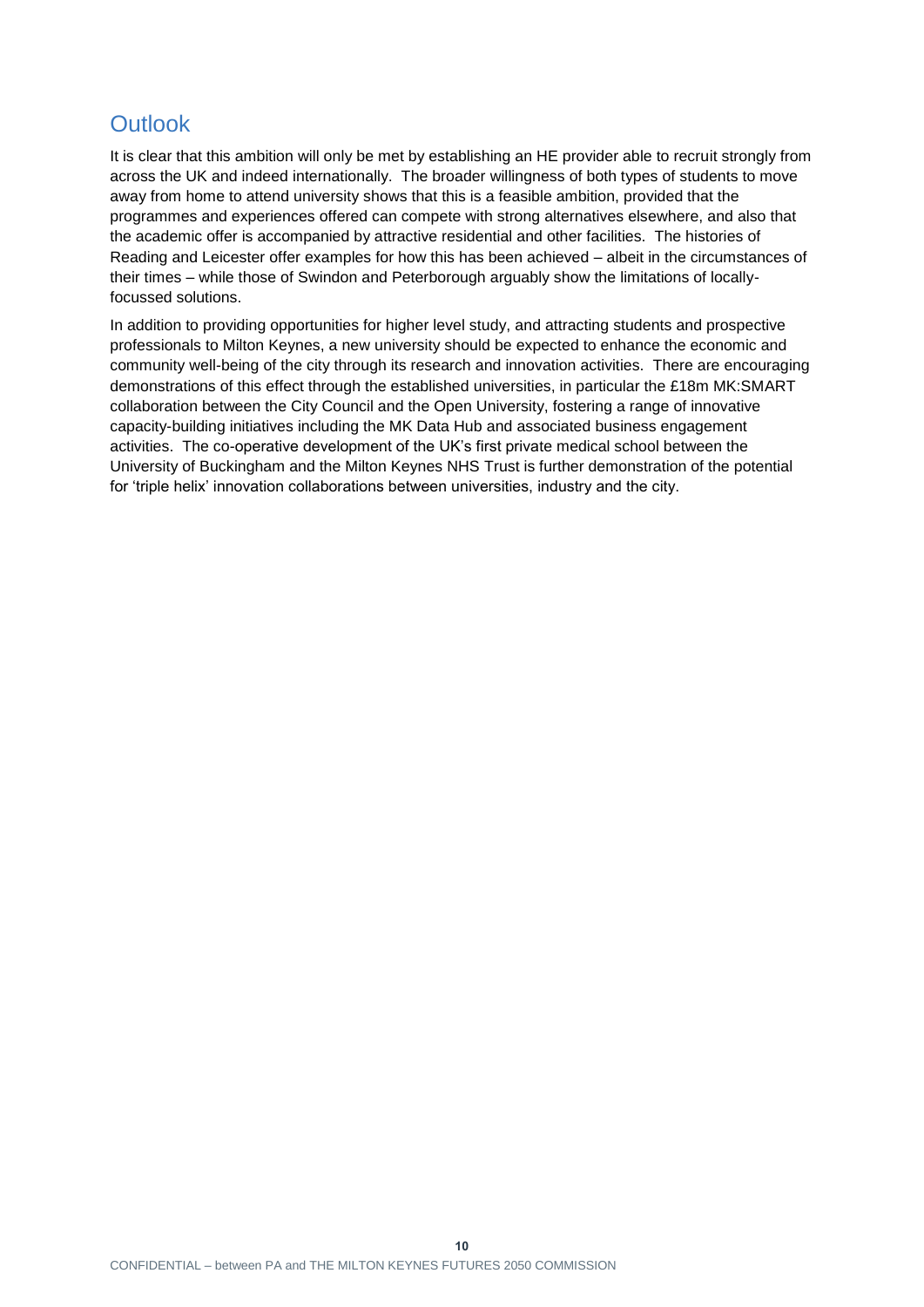## <span id="page-13-0"></span>**THE MILTON KEYNES INSTITUTE OF TECHNOLOGY – REINVENTING CONCEPTIONS OF 21ST CENTURY HIGHER EDUCATION**

#### <span id="page-13-1"></span>If we didn't have universities, what would we invent?

The Milton Keynes Institute of Technology (MK:IT) will be the first university anywhere to be designed from the outside-in, that is, with its mission and organisation shaped from the outset around the needs of industry, communities and society. It offers a revolutionary response to the global forces that are redefining the relationships between higher education institutions, 'real world' learning and civic placemaking. It represents a radical answer to the question: 'if we didn't have universities, what would we invent?'

## **PRIDE, PLACE AND PHDs**

Blog by the elected Mayor of Milton Keynes, June 2030

Not that long ago, visitors to Milton Keynes would probably (and unfairly) have identified us with retail, roundabouts and concrete cows. Despite being voted among the best places in the country to live, the image of the city was, well, a little tame. It is difficult to imagine anyone thinking that about MK today.

Scarcely a week goes by without national news coverage of the latest new idea to be launched here, whether in our smart transport system or our citizen-driven public services, from a new start-up enterprise or by one of the 25 global firms that have located their international R&D operations here. And the city centre, for long something of an urban desert, now buzzes with the energy of a thriving creative community.

While MK has always prided itself as being a go-ahead city, our transformation into an icon for urban creativity and enterprise took off with the founding just 15 years ago of the Milton Keynes Institute of Technology (MK:IT).

From the outset, MK:IT was conceived as something very different from other universities. It was designed to develop solutions to some of the wicked challenges facing fast-growing cities – how best to move people and things around without congestion or pollution; how to sustain healthy, inclusive communities; how to encourage enterprise and creativity; and how to design human spaces for 21st century working and living. The Institute has brought the very best expertise, experiences and partner organisations from around the world to Milton Keynes to research and learn together around these global challenges.

(continued...)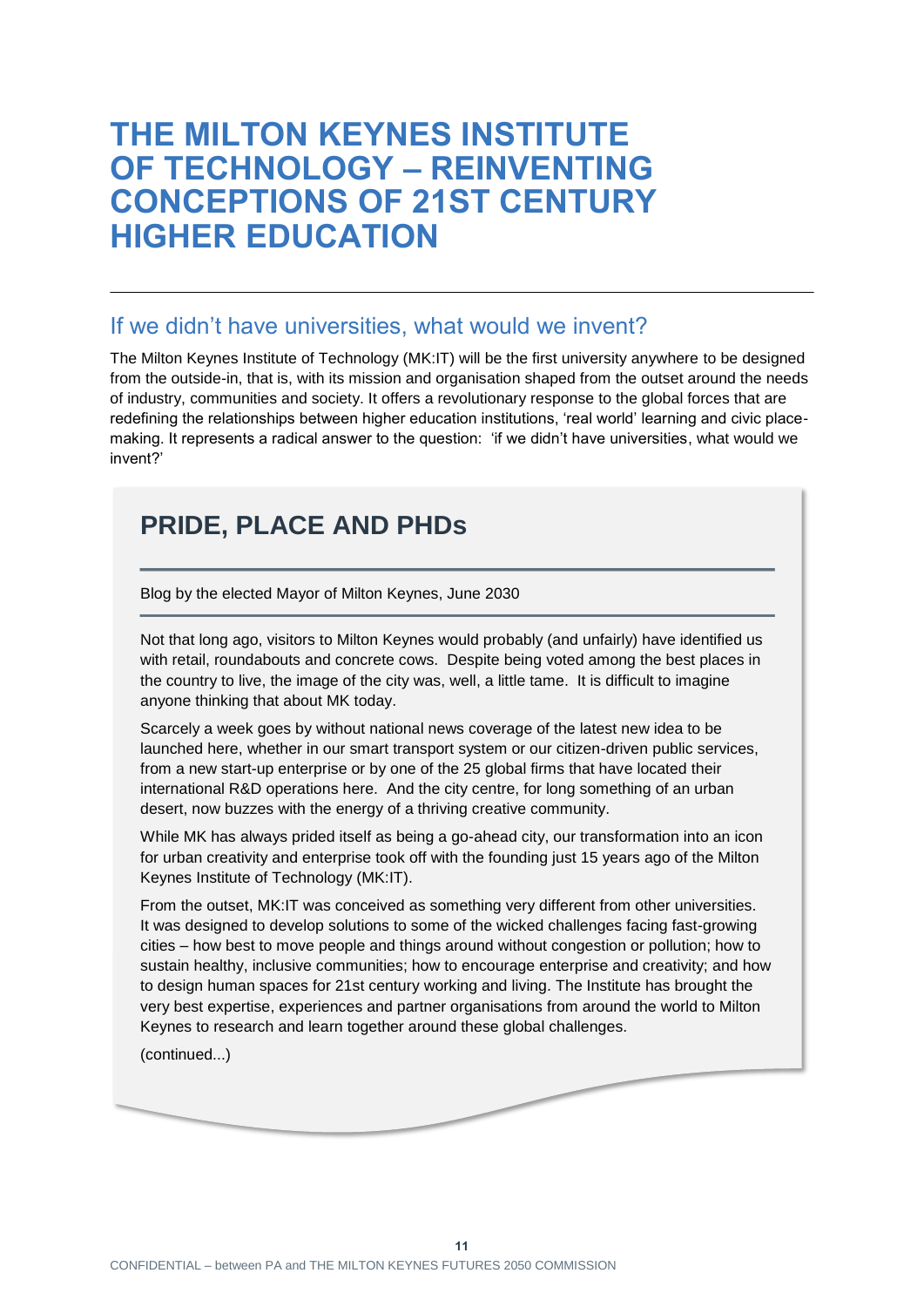The new university will be developed on four platforms, illustrated in Figure 1, each reflecting the changing understanding of the place and impacts of higher education in modern life:

- Portfolio Learning recognising the diversity of learning objectives and situations that shape the higher education landscape, and that advanced learning is an intrinsic and continuous requirement of 21st century working lives
- Living Lab Research recognising that complex societal and economic challenges demand research-based, multi-disciplinary innovations developed in real-world contexts and involving the communities that they affect
- Learning Partnerships recognising that education, skills training and personal development to meet emergent individual and employer needs must be designed and realised through systematic, multi-partner collaborations
- Creative Place-Making recognising the powerful impacts that well-integrated university presence and engagement, including centrally co-located student residences, can have on the generation of a distinctive city centre 'buzz' and community growth.

**Figure 1: Platforms for a new model of HE**



MK:IT will work with local, national and global partners to lead new approaches to learning, research and innovation, focused on international challenge themes such as intelligent mobility, community wellbeing, technology and design, entrepreneurship and innovation, and modern urban living.

The fast-growing city of Milton Keynes provides an excellent location for this ground-breaking initiative. Its location at the mid-point of the Cambridge to Oxford 'varsity arc', a tradition of innovation going back to Bletchley Park in the 1940s, a thriving local economy and the local presence of four important universities, coupled with an ambitious city vision (MK 2050) make Milton Keynes an ideal venue for innovative HE developments. Through the capabilities and activities developed with and through the new university, MK can become an international leader in solutions to the challenges of 21st century urban living.

#### **Portfolio learning**

MK:IT will provide a wide portfolio of purposeful and progressive learning services for the whole range of learners, from school-leavers and undergraduates through to post-graduates and in-career professionals. These programmes will be framed around the kinds of challenge themes cited above, and built on the principles of practice-based *formation*, that is, the integration of cross-disciplinary learning with practical, real-world problem solving. Most programmes will be delivered through combinations of modern, technology-enhanced pedagogies with practical working experiences, for example through community- or industry-based projects, advanced apprenticeships, employersponsored programmes and in-career professional development. The diagram below illustrates the potential range of the MK:IT portfolio, and the choice of learning purposes, pathways and services that the new University will provide.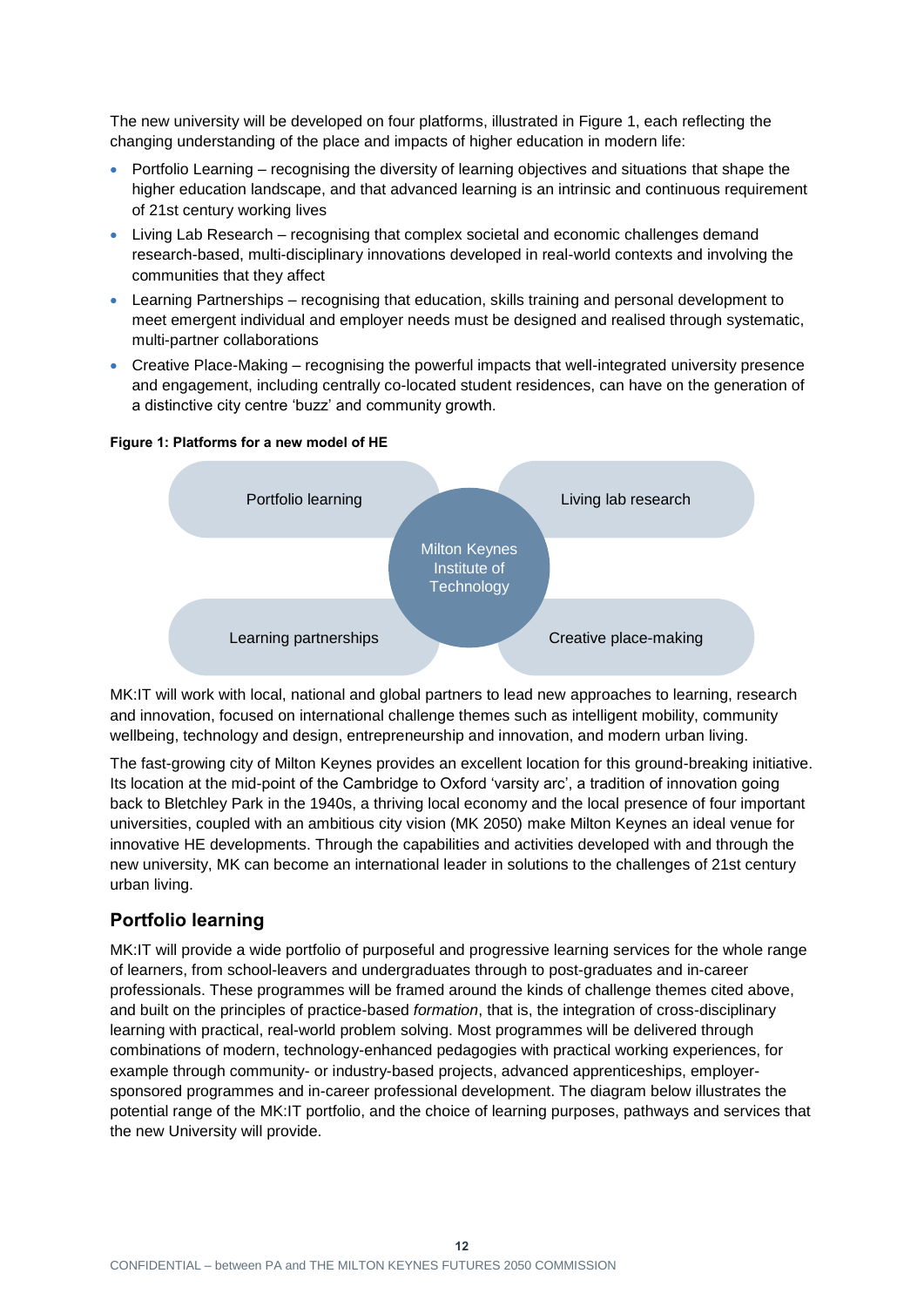



This portfolio framework proposes a far wider view of the scope and nature of higher level education than conventional university models, which remain heavily concentrated on institution-based courses leading to academic degrees. The MK:IT approach incorporates these conventional models, albeit framed and delivered in more outwardly engaged terms, but extends far beyond them to promote and support the concepts of higher level learning as intrinsic and continuous dimensions of 21st century working lives.

There are many exciting examples of innovative learning and teaching models in each area of this framework, many of them – especially those focused on work-related and professional learning objectives – coming from private providers such as Pearson<sup>1</sup>, Laureate<sup>2</sup> and Coursera<sup>3</sup>. Among the universities pioneering new approaches to aspects of the framework are Waterloo University in Canada<sup>4</sup>, maintaining a co-operative education programme across five thousand large employers and SMEs, Aalborg University in Denmark<sup>5</sup> which is recognised internationally for leadership in problemand project-based learning, and others like Olin<sup>6</sup>, Purdue<sup>7</sup> and Babson<sup>8</sup>, all in the USA, awhich embed student learning in community or business-based projects.

- <sup>3</sup> https://www.coursera.org/
- <sup>4</sup> https://uwaterloo.ca/find-out-more/co-op
- <sup>5</sup> http://www.en.aau.dk/
- <sup>6</sup> http://www.olin.edu/
- <sup>7</sup> https://engineering.purdue.edu/EPICS
- <sup>8</sup> http://www.babson.edu/Pages/default.aspx

<sup>1</sup> https://www.pearsonhighered.com/

<sup>2</sup> http://www.laureate.net/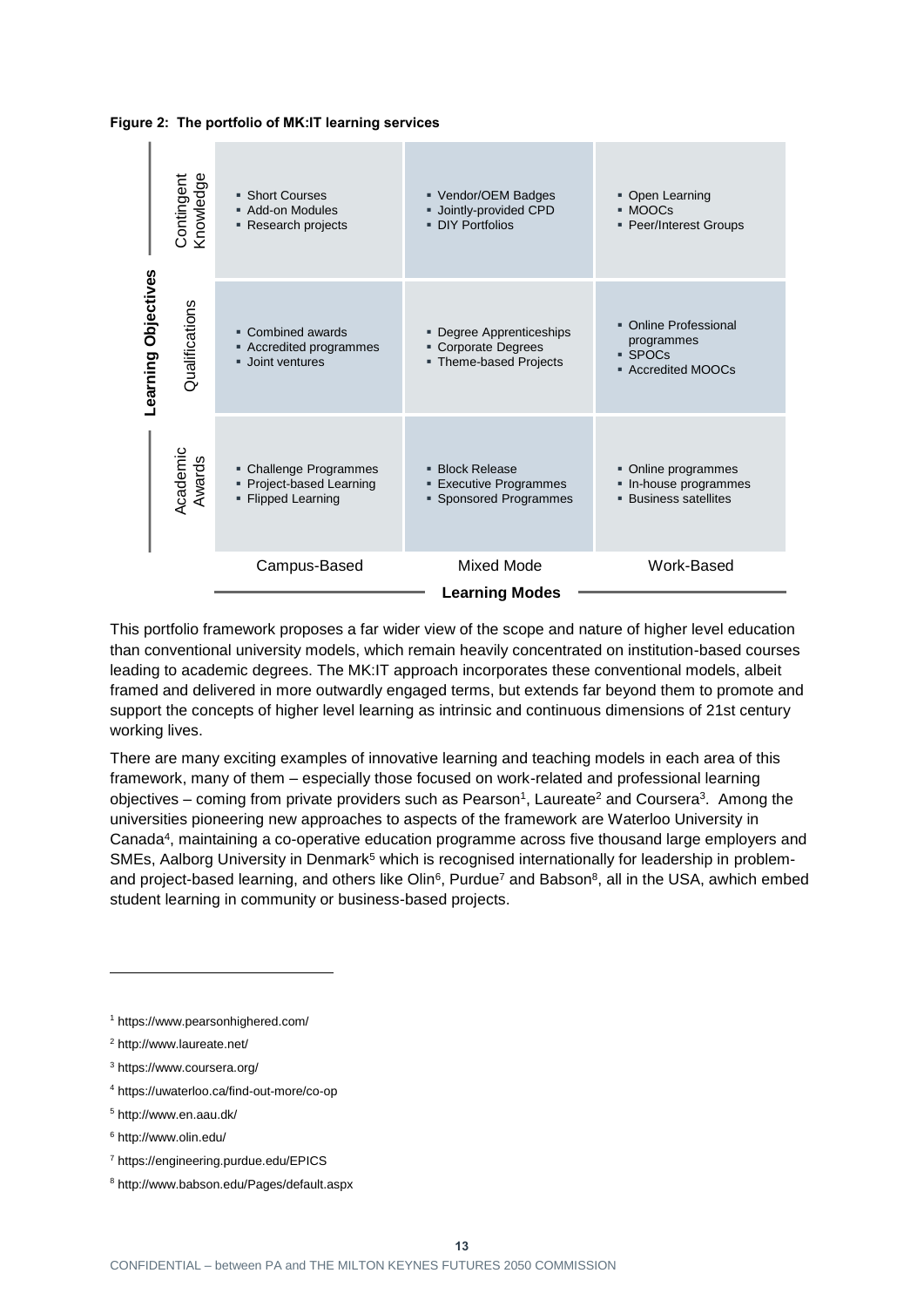Universities which are diversifying their offers to address different learner markets in different modes tend to do so through group structures, enabling focus on the particular needs, conditions and stakeholders in different market sectors. A good example of this in the UK is Coventry University<sup>9</sup>, which has established a separate University College to focus on work-related degree-level programmes, as well as separate operating units for international business, CPD and workforce development services.

#### **Living Lab research**

The business, civic and educational communities of Milton Keynes can provide both the setting and the participants for research and innovation projects. The city will itself become a living laboratory for developing and testing new thinking in global challenge themes, drawing in national and international academic and business partners with MK:IT acting as orchestrator (convening partners, shaping shared programmes and co-ordinating contributions). Involving local communities with academic research teams and other partners both fosters public engagement with the work of the University and also adds immediacy and relevance to the results.

Smart specialisation<sup>10</sup> in research and innovation in the selected challenge themes will position MK:IT and the city strongly for participation in national and international research strategies and funding programmes, and will also tap them in to international networks of universities, corporations and other smart cities engaged in the same fields. It entails very different approaches to research from conventional academic methods.

Examples of urban Living Lab projects can be seen in MIT's collaborative programmes<sup>11</sup> with universities and cities in Boston (USA), Aalto (Finland), Aachen (Germany) and Lisbon (Portugal), in areas ranging from personalised housing design to on-demand urban transportation. Another is the multi-partner Institute for Advanced Metropolitan Solutions in Amsterdam<sup>12</sup>. The MK:Smart programme<sup>13</sup> also embraces many of the features of Living Lab approaches, involving a number of institutional and business collaborators and already including the national Catapult centre for transport and mobility.

#### **Learning partnerships**

MK:IT will be committed to principles of openness, collaboration and partnership across its mission, working with academic and industry associates to embrace open learning (self-directed learning backed by best-in-class resources and approaches), open innovation (sharing knowledge and intellectual property from multiple sources) and open access (personalised lifelong learning pathways through schools, colleges, HE and work-based experiences).

These principles, running through the MK:IT learning portfolio and living lab innovations, provide the basis for developing a thriving talent and innovation ecosystem across Milton Keynes and beyond, in which employers, learning providers, public agencies and individuals engage together to articulate future-looking workforce capability needs, to develop the relevant skills and talents and to mobilise those talents through innovative business and public enterprises. These kinds of learning collaboration are by no means confined to higher education provision but can and should embrace schools, colleges and work-based development as stages in lifelong learning journeys.

<sup>9</sup> http://wwwm.coventry.ac.uk/researchnet/cucv/Pages/Profile.aspx?profileID=515

<sup>10</sup> http://www.oecd.org/sti/inno/smartspecialisation.htm

<sup>11</sup> http://www.llga.org/

<sup>12</sup> http://www.ams-institute.org/home/

<sup>13</sup> http://www.mksmart.org/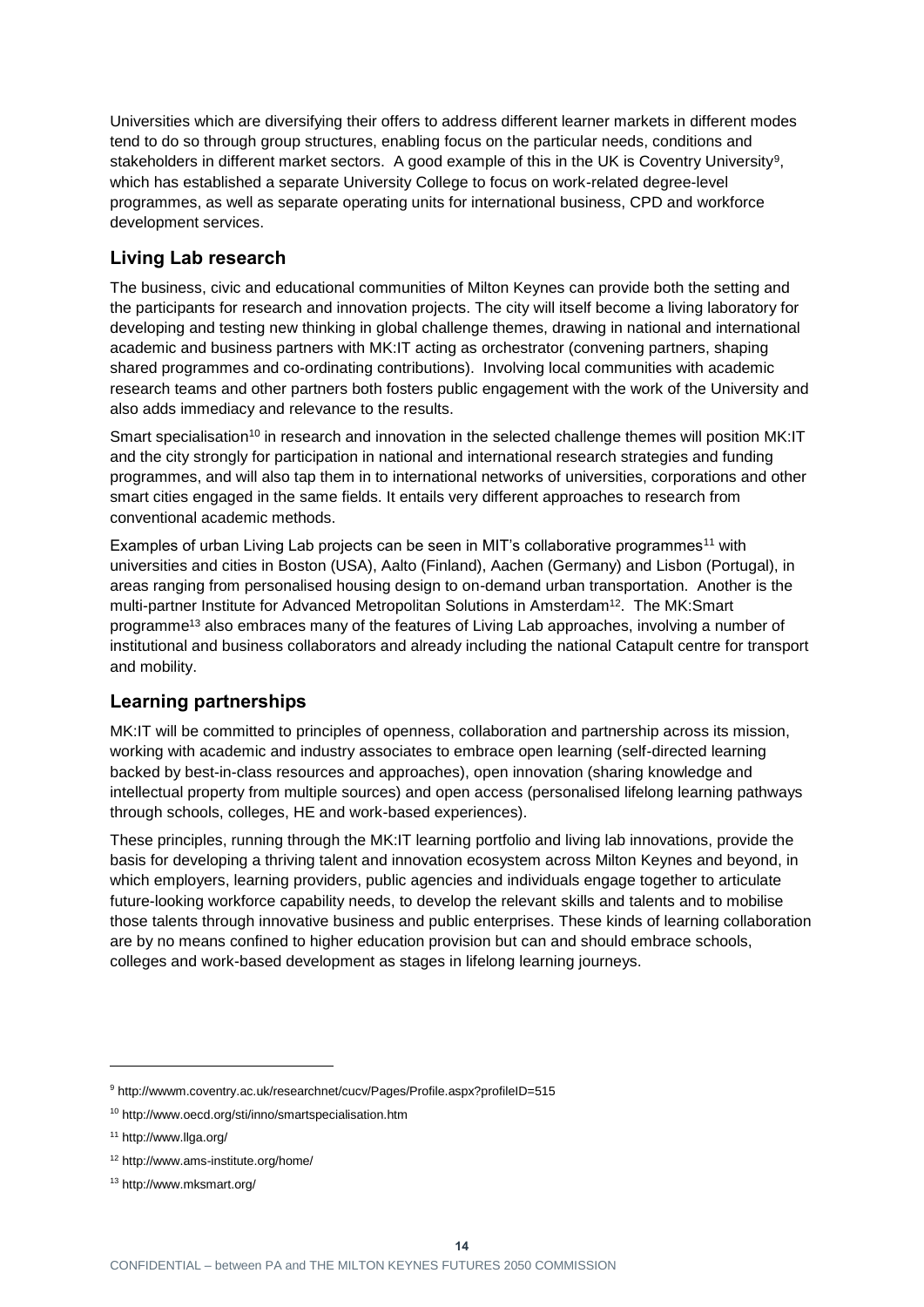The more successful MK:IT can be in creating a thriving talent ecosystem of this kind (illustrated in Figure 3), with the new University at its heart, the greater the attractiveness of the city to students, professionals and employers in knowledge-intensive businesses.





There are few, if any precedents for this kind of learning ecosystem in the UK, although several universities and local development partnerships are currently exploring the possibilities in the context of city and regional devolution deals. Successful models have been established in Europe, such as the 'triple helix' Chemelot partnership<sup>14</sup> between Maastricht University, the Limburg provincial government and industry partners, creating a world-leading innovation and education community in advanced chemicals. Further examples of university-civic innovation collaborations can be seen in other fast-growing, small cities in the EUniverCities network across Europe, from Aarhus in Denmark to Parma in Italy<sup>15</sup>.

#### **Creative place-making**

Although its activities will spread across the whole city-region, and indeed far beyond, making full use of online and virtual models of engagement, MK:IT will have a strong physical presence at the heart of Milton Keynes. The university will become the centre of a vibrant and busy creative 'village' in the heart of the city, bringing together students, university staff and the wider community, including

<sup>14</sup> http://www.chemelot.nl/?taal=en

<sup>15</sup> http://eunivercitiesnetwork.com/parma/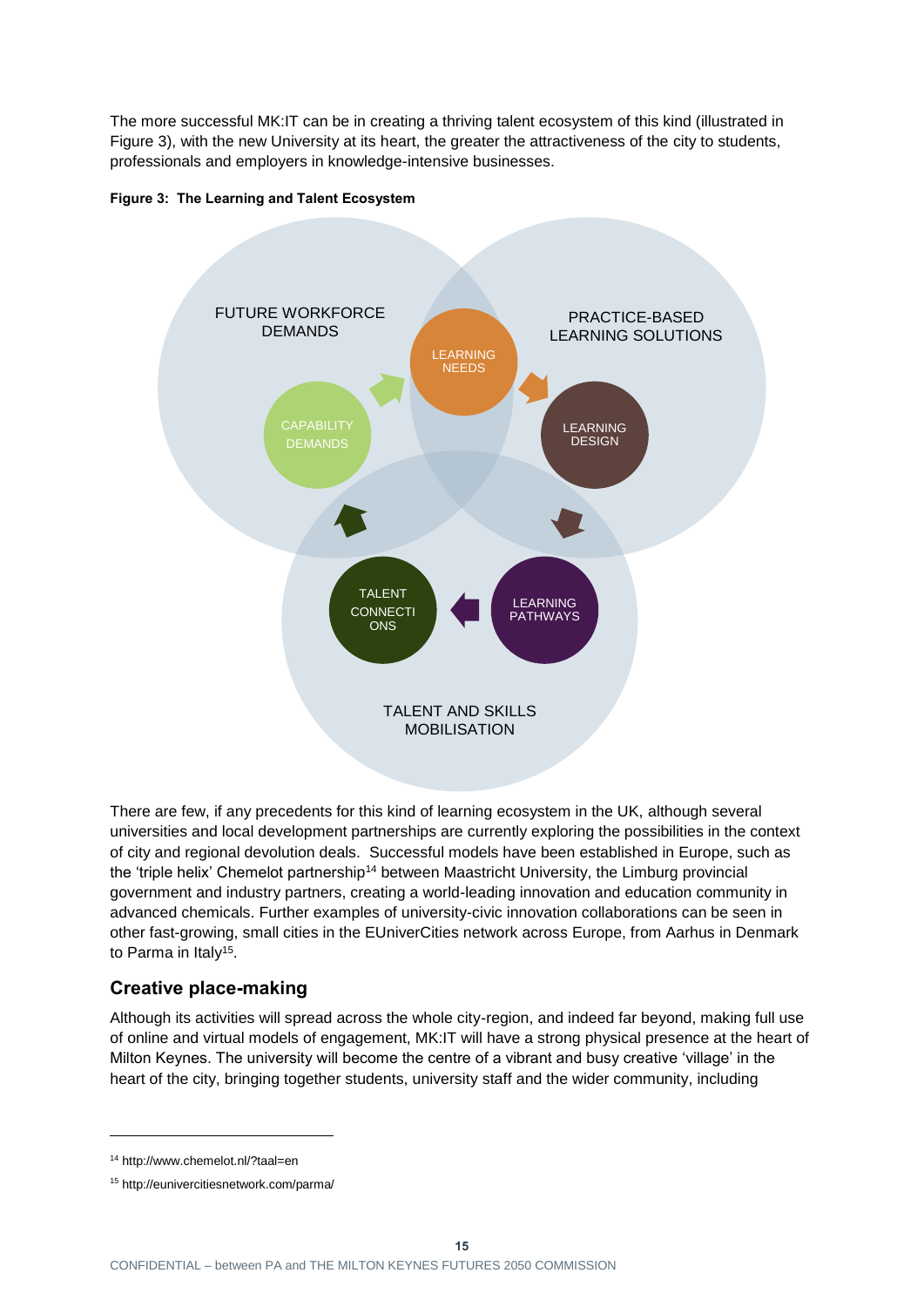established businesses, creative start-ups and civic services, providing learning and innovation spaces alongside social and cultural venues and residential provision.

An iconic MK:IT building will have great value in symbolising the revolutionary vision of the new university, but of itself will not create the desired sense of place and shared creativity seen in some other cities with universities at their heart. This comes from a social dynamic built up over many years (think Cambridge or Boston). MK:IT will provide a shared focus for growing a diverse community of creative and talented people, which as Richard Florida<sup>16</sup> has shown is the key to effective placemaking. Having large numbers of students living and studying in the heart of the city, rather than on out-of-town campuses, is central to creating this dynamic.

There are few UK examples of this dynamic being designed in to a new university development from the outset. Something similar is currently being planned in Northampton<sup>17</sup>, with commercial, retail, leisure and residential developments around a new city centre university campus. A number of European examples are provided by the EUniverCities network<sup>18</sup> of 13 small cities and their local universities, working in 'tandem' on mutually-beneficial place-making developments.

<sup>16</sup> https://en.wikipedia.org/wiki/Creative\_class

<sup>17</sup> http://www.watersidecampus.info/

<sup>18</sup> http://eunivercitiesnetwork.com/#!lang=de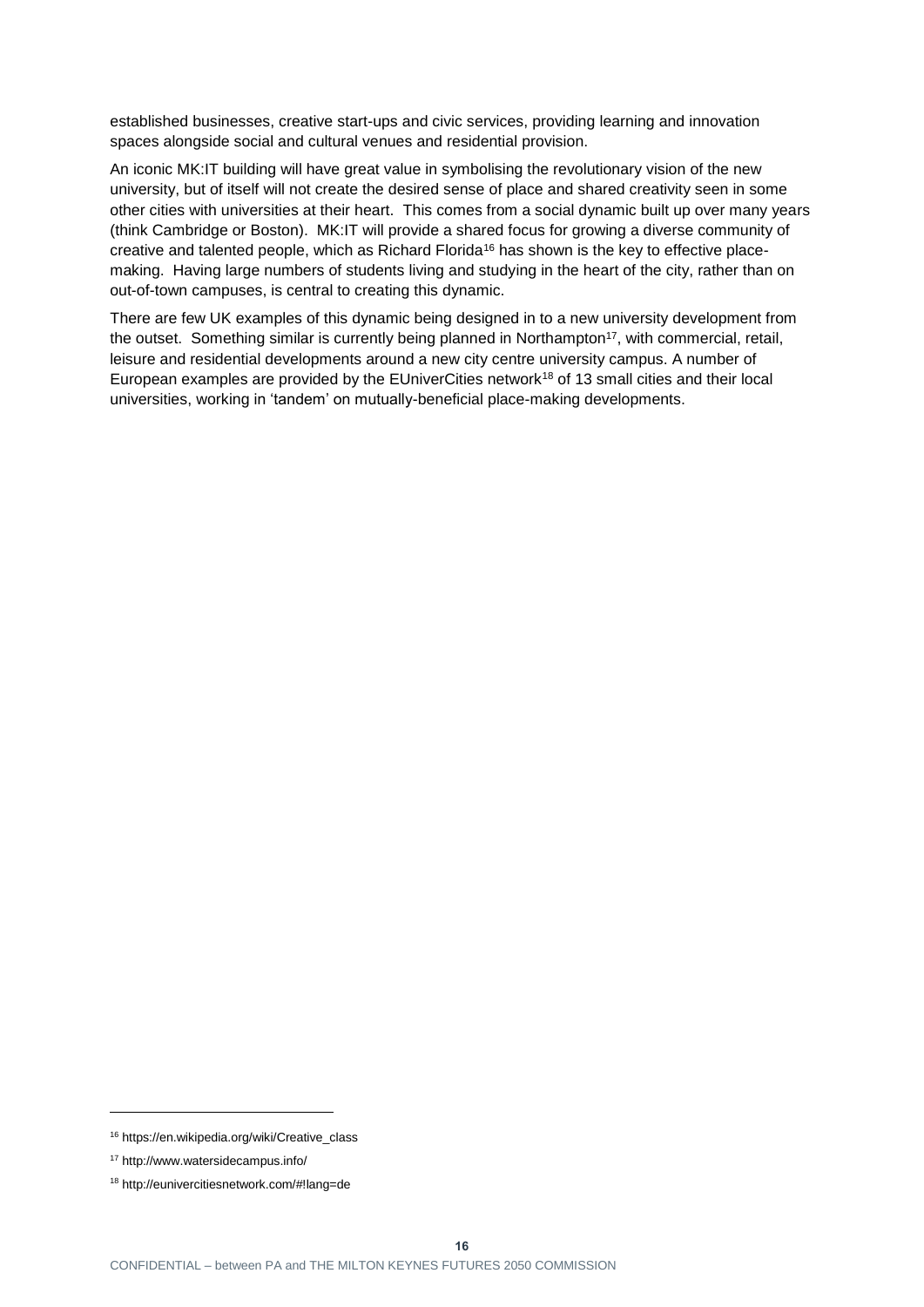# <span id="page-19-0"></span>**REALISING THE VISION**

#### <span id="page-19-1"></span>The need for bold thinking

The proposition outlined here offers a radical vision for a new and different model of higher education that will have international importance in redefining the relationships between universities, civic communities and working lives. Equally radical thinking will be needed to translate this vision into reality.

#### **PRIDE, PLACE AND PHDs** (continued)

The founders of MK:IT recognised that its unique mission depended on three things: partnerships involving the whole range of public and private capabilities needed to produce systemic innovations; people with the knowledge, skills and talents to translate possibilities into new realities; and participation of local communities in the co-development of social innovations intended to serve their needs.

All three conditions have been met and surpassed. In each area of its mission, MK:IT has become the focus for international networks of universities and innovative cities, all of them involving major global companies as well as local partners from education and industry. Through the novel integration of advanced learning programmes with research-based development projects, the Institute has attracted students and professionals from across the UK and overseas, who study and stay here to build their careers with our world-class employers. MK will soon have the highest concentration of PhDs for its population size outside of Oxford and Cambridge. It can also claim to have the highest levels of community involvement in shaping their futures, through MK:IT's Living Lab co-operative research and innovation programmes.

Many other places can call themselves university cities, by virtue of having universities located in their midst. But few can claim, as we can, that our whole city is a university, and that all of us are part of a new and exciting adventure in learning, innovation and placemaking.

#### <span id="page-19-2"></span>Founding sponsors and delivery partners

There have been few precedents for the establishment of a completely new university since the wave of 'post-Robbins' institutions (Warwick, Essex, Aston and others) established in the 1960s<sup>19</sup>. Since then, almost all so-called 'new' universities have pre-existed as former polytechnics and colleges, upgraded through government legislation. The current government is keen to encourage new providers to enter the HE market, and the latest white paper proposes reforms that will remove many of the regulatory constraints that have made this difficult in the past.<sup>20</sup>.

<sup>19</sup> https://www.timeshighereducation.com/features/robbins-50-years-later/2008287.article

<sup>20</sup> http://researchbriefings.parliament.uk/ResearchBriefing/Summary/CBP-7399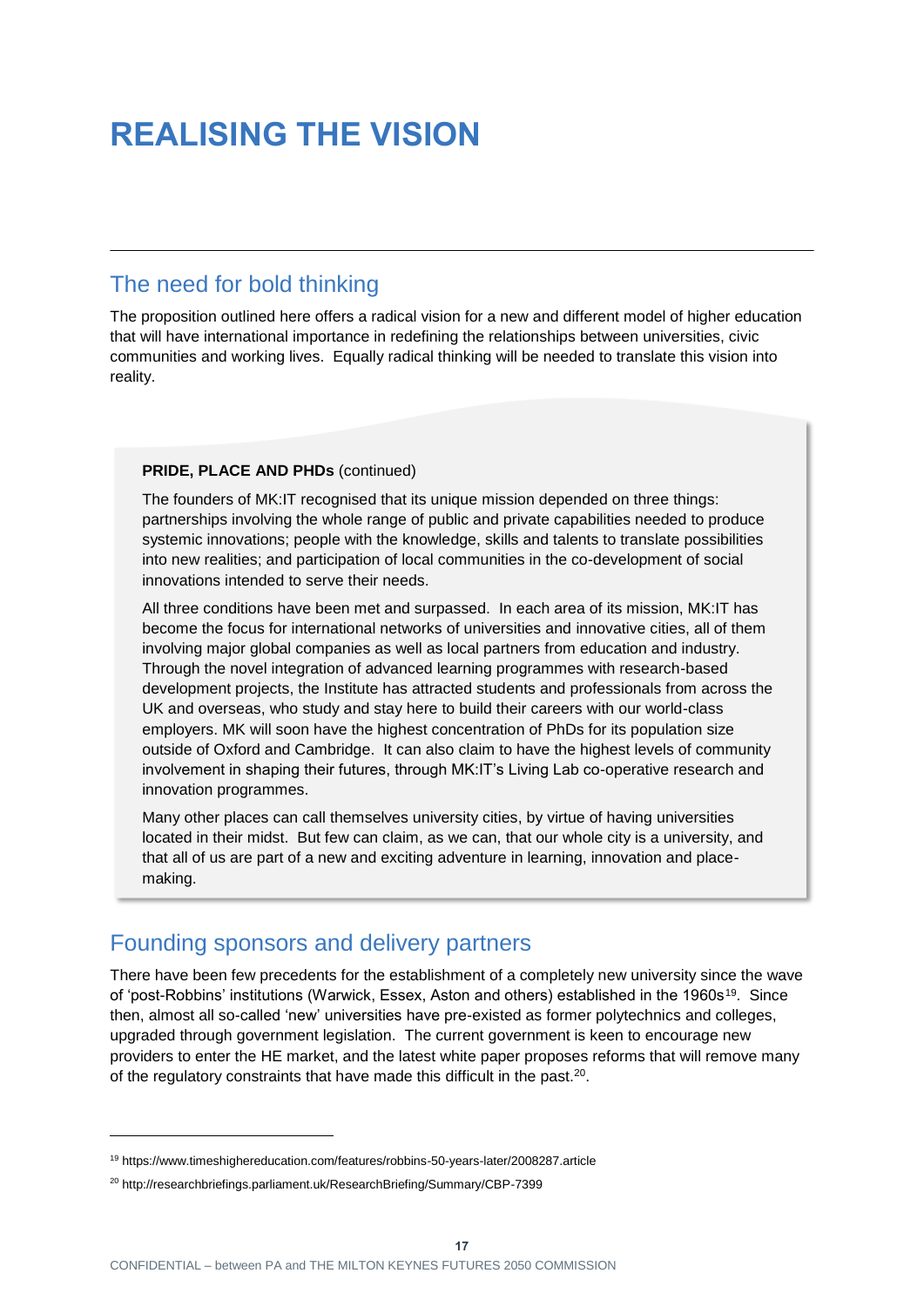It will be important that MK:IT soon becomes an autonomous and self-determining entity with its own brand identity. It must be able to respond rapidly and decisively in continuously shifting markets, while operating through a diverse variety of partnership and collaborative arrangements. For that to be achieved it will need committed and influential champions and sponsoring partners, able to provide leadership, credibility and development expertise to the nascent venture. These partners will certainly have to include at least one multi-faculty university to provide academic trust and authority (for example to accredit the early MK:IT degrees – although the latest government proposals could make this less critical). They should also include one or more major corporate sponsors to provide credibility with industry and employers, and civic and/or government representation to facilitate political and financial support. There would be real benefits if the initial sponsoring partners could include a wellknown international university and/or corporation

The first requirement for progressing the concept of the MK:IT should be to convene a small Founders' Board of very senior individuals drawn from industry, academia and public service. The Group should have powers to raise funds and enter commercial contracts, with a time-limited mandate to oversee the establishment of the new university (analogous in some ways to the original MK Development Corporation). Their role would be to define the opening mission, activities and operating model for the new university, to recruit the first head of the Institute and other senior posts, to secure the necessary investment funds and to build local, national and international stakeholder enthusiasm for the project. The Founders' Board would act in effect as a shadow governing body for the nascent university, handing over their roles to a permanent governing body and management team as soon as they can be established.

There is a distinction to be drawn between the small group of sponsoring organisations leading the set-up of the new university, and the much wider community of operating partners who will help to design, deliver and assure the educational, research and other business activities of the Institute. Applying the principles of openness and partnership described here, the Institute will build up an international network of academic, business and industry partners to support delivery of services across the Learning Portfolio, to collaborate on Living Lab research projects, and to provide other services to MK:IT students and clients. Some of these arrangements may be quite specific, for example to licence learning resources (such as MOOCs) for particular programmes, or they may be wider ranging, for example to provide a common ICT platform for all MK:IT learning services.

One very important service that the nascent MK:IT will have to secure is for academic quality assurance, extending to the accreditation of degree awards in the years before the Institute is able to secure statutory Teaching and Research Degree Awarding Powers (TDAP and RDAP)<sup>21</sup> and to access research funders in its own right. There are well established precedents for quality assurance and accreditation arrangements of this kind, although MK:IT will need to confident of the reputational implications of its choice of partners.

#### <span id="page-20-0"></span>Student recruitment and mix

l

Early discussions about MK:IT have suggested a recruitment target of 10,000 students. This would be huge increase on past experiences of HE recruitment in Milton Keynes, but nonetheless a relatively modest roll for a 'full' multi-disciplinary university. As a magnitude, a target of 10,000 full-time equivalents (FTE) should be sufficient to secure a critical mass of students and staffing, provided it is not spread too thinly across disciplines or focus (thematic) areas.

It is however unlikely that MK:IT could recruit to this level from the Milton Keynes catchment area, as the history of previous HE ventures – and the current experiences of UCMK – have shown. Nor would it be desirable to target student recruitment only on local schools and colleges, given the mission of the Institute to become a national and international flagship for new models of engaged HE services.

**18**

<sup>21</sup> https://www.gov.uk/government/uploads/system/uploads/attachment\_data/file/459815/BIS-15-525-degree-awardingpowers.pdf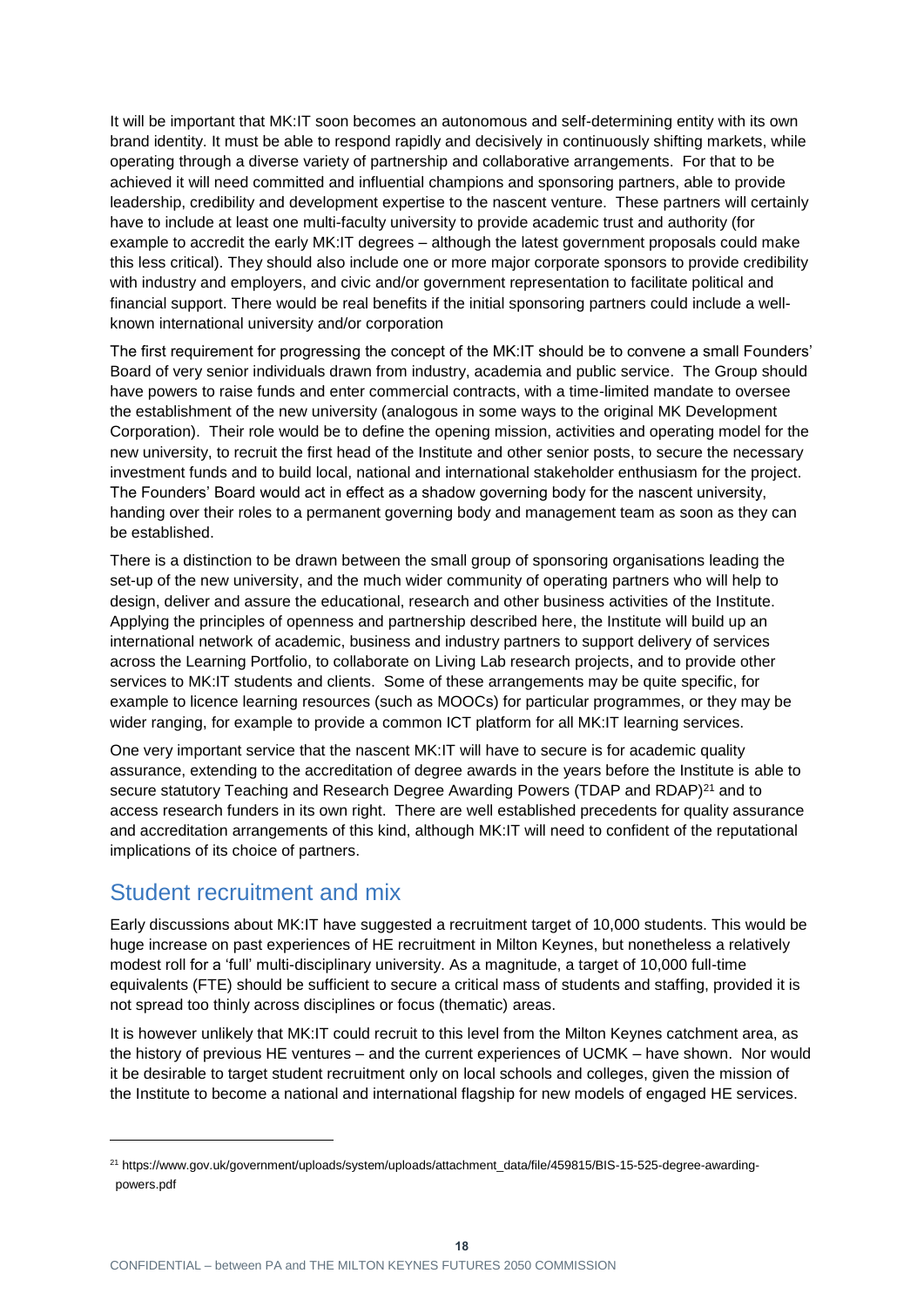The new university must aim to recruit a diverse mix of students and other learners with interests in the selected challenge areas, ranging from undergraduates to in-career professionals and coming from across the UK and overseas.

The 10,000 students target should therefore be interpreted as a proxy for the overall volume of learners to be engaged with the Institute in different ways and at different times. In practice, the number of full-time residential undergraduate or post-graduate student enrolments may be no more than a few thousand, with most of them on varieties of hybrid study-and-practice programmes. The total number of part-time and episodic learners engaging on other MK:IT programmes, for periods ranging from days to weeks during the year, can and should build to a multiple of 10,000.

#### <span id="page-21-0"></span>Funding and sustainability

In stark contrast to other new universities established in the 1960s and since 1992, MK:IT will have to earn its keep from the outset, in a highly competitive HE market and with little prospect of recurrent government support, except via the student loans system or through potential research contracts.

As an indication, an established UK university with around 10,000 FTE students and a reasonable portfolio of research and other services would aim for a turnover of around £200m/year, staffing of around 1,000 (50:50 academic: supporting) and would aim to generate financial surpluses of between £15-20m/year. Over half of its revenues would come through student tuition fees, currently set at £9,000/year for UK and EU students and perhaps £15-20,000 for international students – who would make up around 15-20% of total enrolments.

These figures are clearly out of reach for MK:IT for some years, until it can build up its business portfolio and student numbers – and indeed, they are more than challenging for many established universities. This has significant implications for the funding requirements and business development plans of the new university. It will inevitably need to fund negative cash flows for a number of years before it can break even, on a business portfolio that will have to be built up carefully (emphasising the most accessible and lucrative initial markets) and to build towards self-sustaining critical mass as quickly as possible.

The UK market for part-time university study has seen steep falls in recent years, and employerfunded learning services have proved difficult to grow. This suggests that the initial business focus should be on services directed towards publicly-funded students (such as undergraduates, postgraduates and degree apprenticeships), employer-sponsored learners and international students.

#### <span id="page-21-1"></span>Management and governance

MK:IT will be constituted and will work very differently from conventional universities, and this will be reflected in equally different management and governance structures, illustrated in Figure 4.

The new university will initially be organised around a number of cluster groups, each developed to address one of the challenge themes set by its opening mission. These groups will comprise a moving mix of resident and visiting academics, experts from partner organisations and students at all levels, and will undertake collaborative learning, research and innovation programmes in their respective focus areas. The university is likely to start with two or three such groups, and to add new groups over time as its remit and opportunities expand.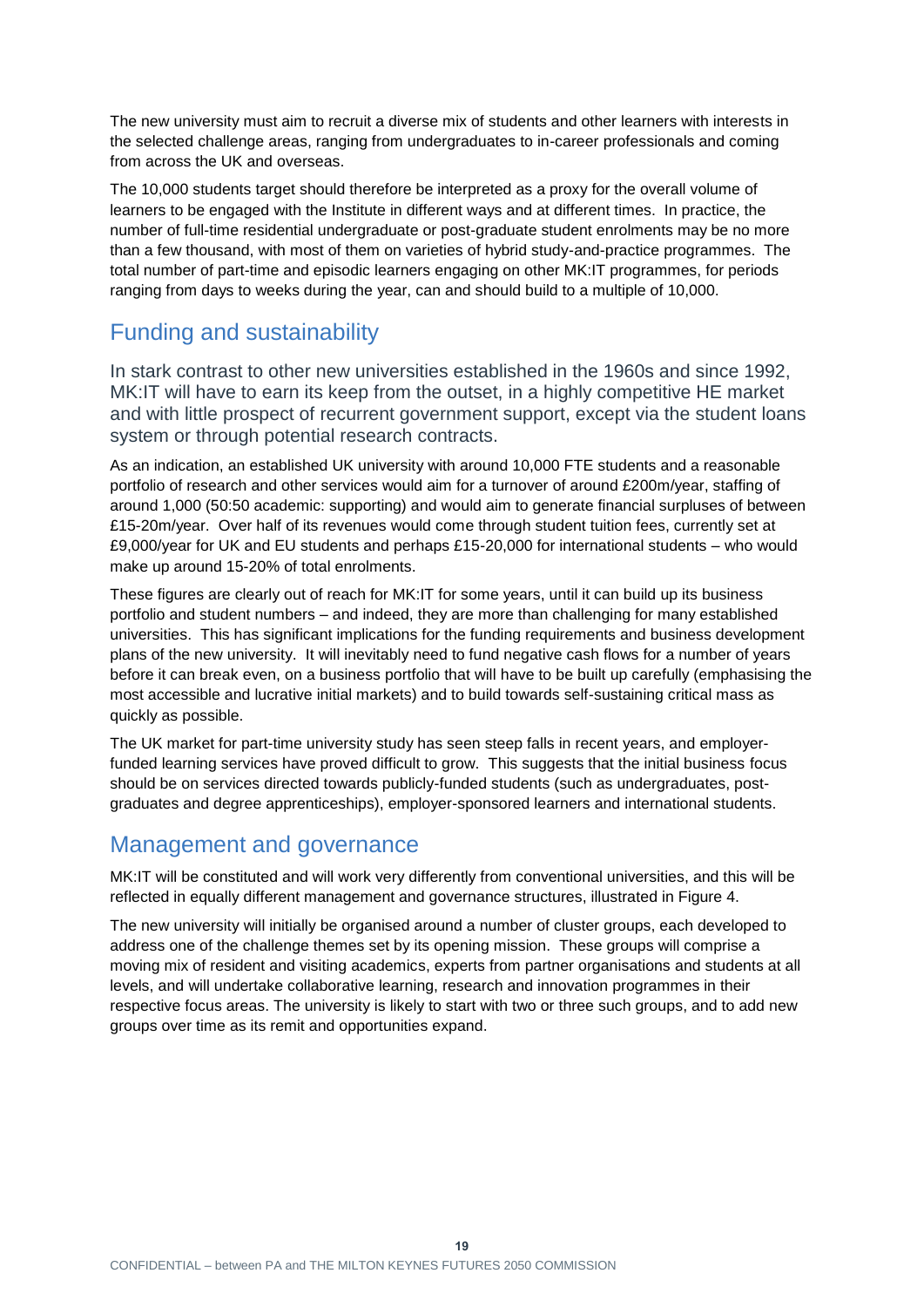#### **Figure 4: Outline Organisation Structure for MK:IT**



The work of the cluster groups will be aligned and supported by four cross-cutting functions, providing leadership and direction in partnership development, learning pathways, innovative solutions and quality assurance. These functions will embrace the traditional university counterparts of learning and teaching, research and business development, but with a focus on the collaborative relationships and challenges that will distinguish the Institute. In particular, the quality assurance function should be concerned with the broader fitness for purpose of the Institute's external services and engagement, and not only with academic standards

Institutional oversight and direction will come from a small executive team and supervising board, both of them combining industry and civic representation with academic leadership. In particular, the board should comprise a majority of external and independent non-executive members able to ensure the Institute's continued focus on its community-facing mission; they should be paid for their contributions to enable their commitment to this role.

Underpinning this organisation structure will be a range of corporate and learning services, including HR, Finance, Information and Student Services, and also by an estates and facilities capability.

#### <span id="page-22-0"></span>Next steps?

Realising the vision for MK:IT will be a major undertaking, which will inevitably take several years to reach fruition in the form of enrolled students, active innovation projects and moving in to new facilities – although there may well be opportunities to pilot and test aspects of the proposition while permanent capabilities are being built up.

Figure 5 illustrates some of the key steps along the road towards opening the doors of the new university, starting with endorsement of the vision from the Commission and from the City Council, and then the establishment and empowerment (with initial resources and seed-corn funding) of the seniorlevel Founders' Board as described above.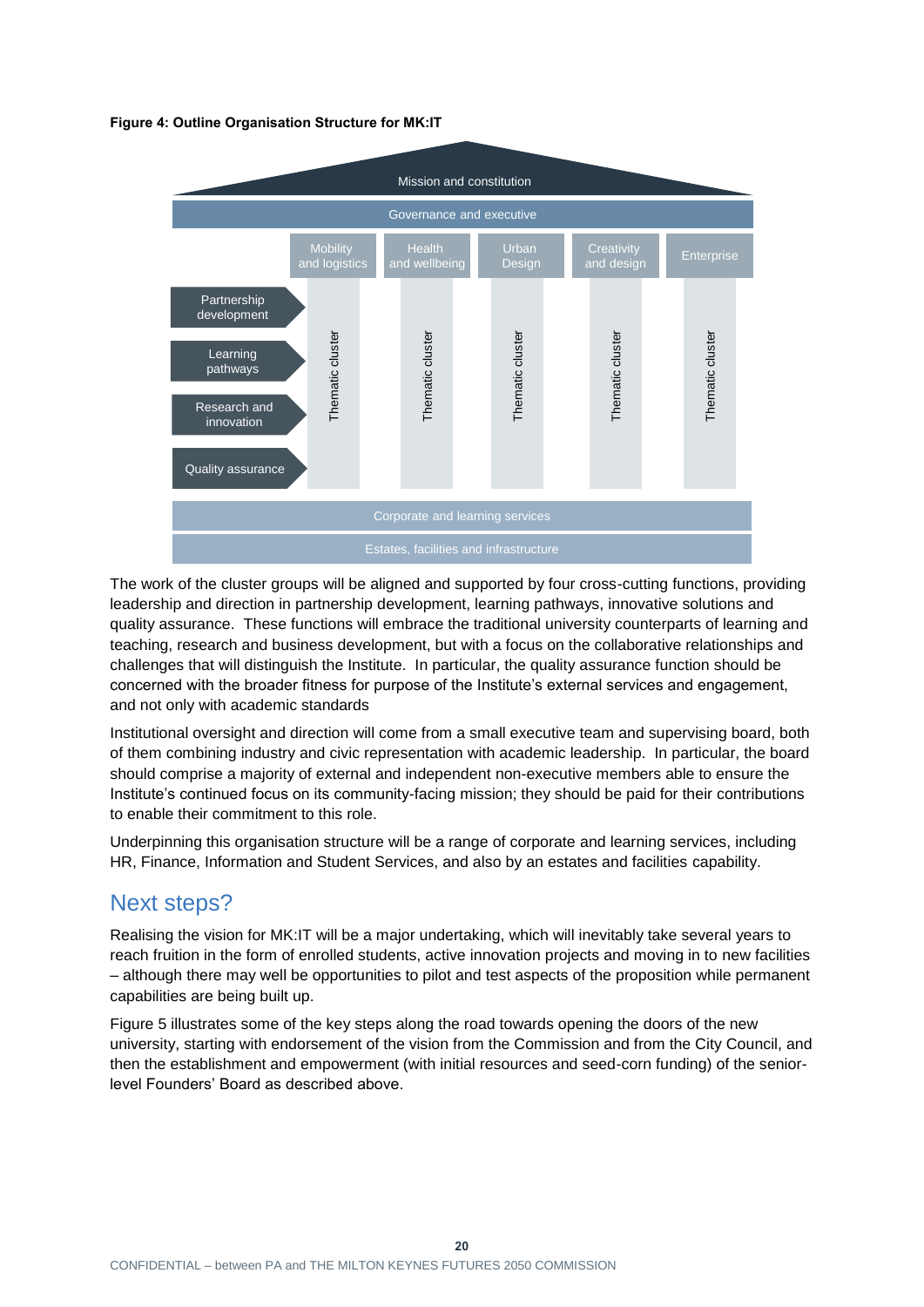#### **Figure 5: Illustrative Road Map towards establishing the MK:IT**



The work of the Founders' Board will then focus on promoting the vision, enrolling the support of key sponsoring partners, recruiting the first VC and senior development roles, and securing the necessary investments and premises to establish the Institute. These activities should then lead on to the more substantive development of the Institute's learning and innovation propositions, built around the selected initial challenge areas, formalising the constitution of the Institute, and progressing the establishment of the initial cluster groups. From these strong foundations, the first students can be enrolled and the first research and innovation projects can be launched.

This is an ambitious timetable for realising an audacious vision, but is feasible given the potential for building on proven precedents for the different aspects of the proposed model. It will moreover represent an imaginative and powerful response to the reforms of the higher education system that the government has committed to bringing about.